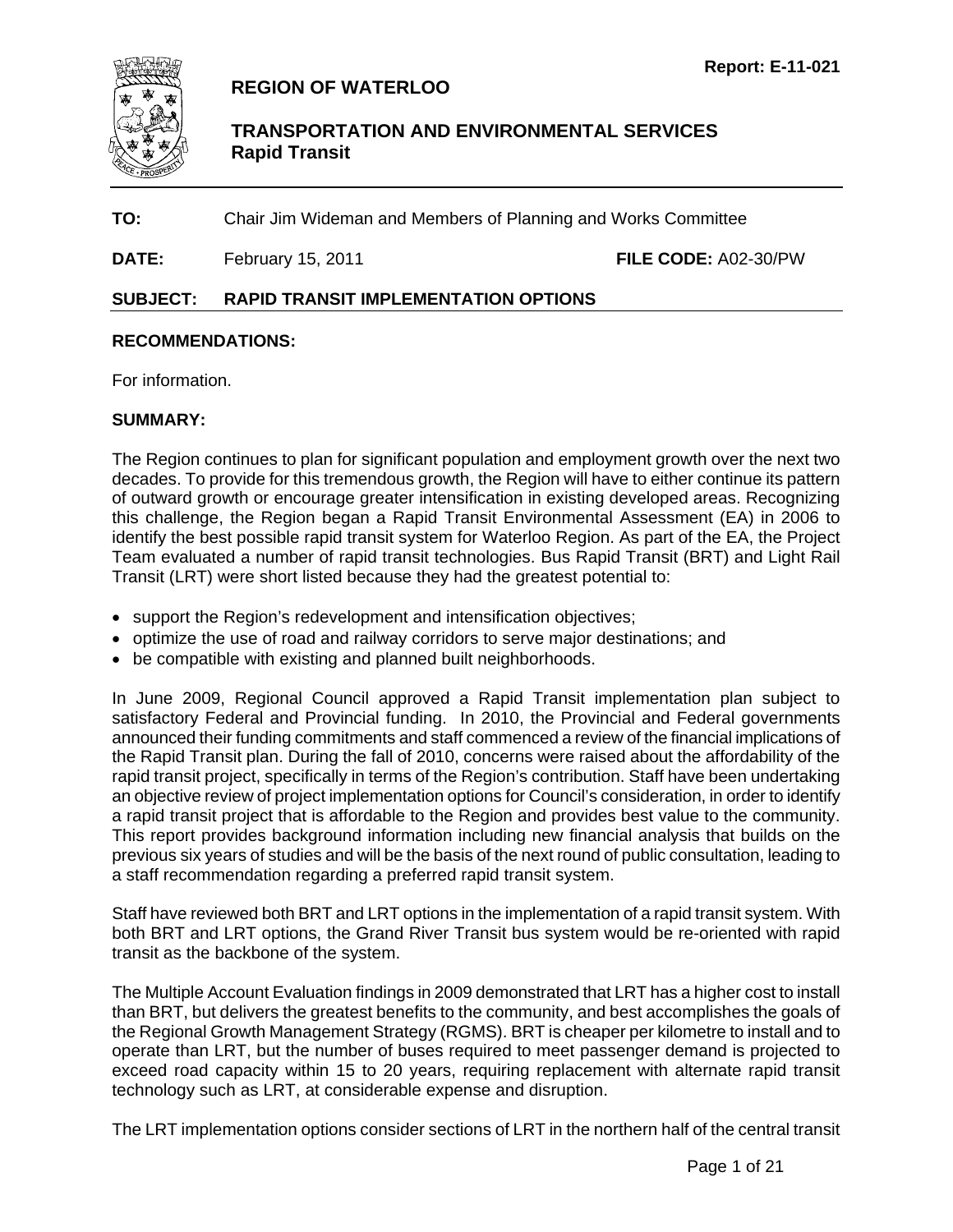corridor, with adapted BRT (aBRT) from the south end of the LRT to the Ainslie Street Bus Terminal. The aBRT technology proposed is similar to that used in the VIVA rapid transit system in York Region and in the ZÜM rapid transit system in Brampton. It includes buses running in mixed traffic, with curbside rapid transit stations. As with VIVA and ZÜM, the aBRT technology would include a distinctive and frequent, limited-stop service, with signal priority and queue jumping, to allow buses to go ahead of regular traffic at signals and maintain faster, consistent travel times. In addition, the Ministry of Transportation of Ontario has agreed to incorporate bus bypass shoulders on key sections of Highways 8 and 401 between Fairway Road and Hespeler Road.

While there is flexibility to convert adapted BRT (aBRT) to LRT in the future, it should be noted that full BRT would be very difficult to convert to LRT because of the cost associated with replacing BRT infrastructure before its service life is over, because conversion is not likely to happen until BRT is at capacity, and because it would be very difficult to operate BRT while building LRT in the same passageway. As far as staff are aware, there has never been a conversion of BRT to LRT in the same at-grade passageway. Ottawa will be the first. Ottawa is avoiding some of the problems associated with converting BRT to LRT by planning to build their LRT underground in their downtown area, at very high cost. Implementation options for the rapid transit project in Waterloo Region focus on either BRT or LRT. Once either LRT or full BRT is chosen as the preferred technology, no change in technology is expected in the foreseeable future. Staging of LRT will allow the conversion of aBRT to LRT, when funding is available and/or when ridership warrants it.

Staff have considered 11 implementation options, as described in this report. Options L1 to L9 include lengths of LRT ranging from 12 to 39 kilometres, with aBRT making up the total length of rapid transit (34 to 39 kilometres, depending on the option chosen). Option B10 includes 38 kilometres of BRT. Option BU11 is business-as-usual, with no rapid transit. The annual average incremental impact of the implementation options ranges from approximately \$15 to \$63 per household per year over six years. There are also other potential capital funding sources or future budget savings that could be used to mitigate the impact on property taxes of funding rapid transit. These include new development charges, upload savings and savings from maturing debentures.

Plans for the public consultation program to share information and seek public input on the rapid transit technology and implementation options include a series of six Public Consultation Centres over March 3, 9 and 10 as well as booths at malls, updates to the rapid transit website and other points of contact.

## **REPORT:**

## **1. Background**

The Region continues to plan for significant population and employment growth over the next two decades. To provide for the projected growth, the Region will have to either continue its pattern of outward growth or encourage greater intensification in existing developed areas. High-quality rapid transit has been identified as a crucial component in managing growth, facilitating intensification and minimizing/reducing future "urban sprawl". A high-quality rapid transit system is vital for the Region to evolve into a more compact urban form, helping to prevent sprawl and protect sensitive environmental landscapes and high quality farmlands from urban encroachment. The rapid transit system being considered in the Region has the multiple goals of providing transportation choice, meeting future transportation needs, and building a viable, vibrant and sustainable community.

## **2. Rapid Transit Technology**

The Region began a Rapid Transit Environmental Assessment (EA) in 2006 to identify the best possible rapid transit system for Waterloo Region. In 2007, the rapid transit Project Team developed a number of criteria to evaluate 10 rapid transit technologies (BRT, LRT, commuter rail,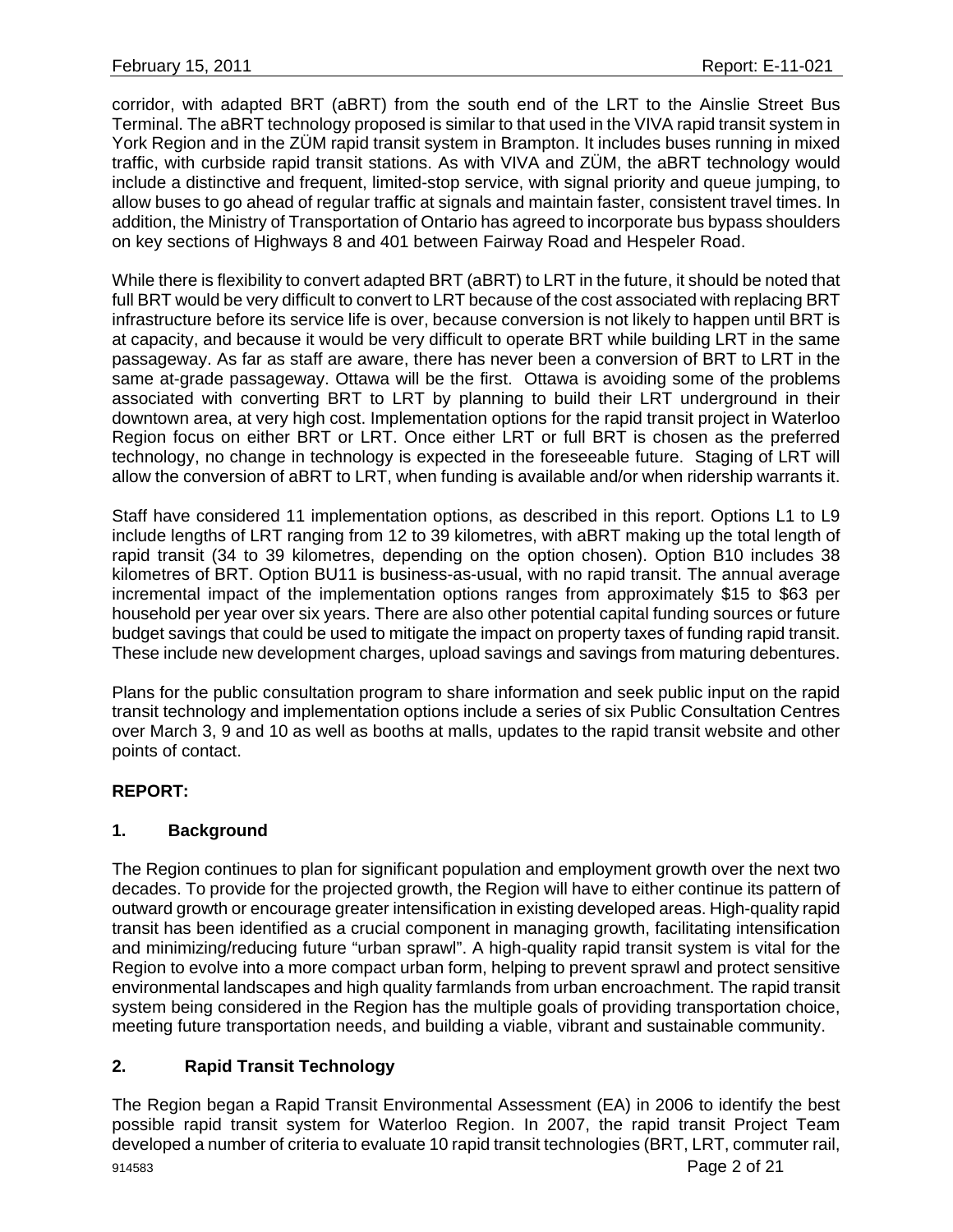diesel multiple units, aerobus, automated guideway transit, magnetic levitation, monorail, personal rapid transit and subway) and their associated route designs. Based on the results of the evaluation, BRT and LRT operating on a mix of on/off road route designs were short-listed because they had the greatest potential to:

- support the Region's redevelopment and intensification objectives;
- optimize the use of road and railway corridors to serve major destinations; and
- be compatible with existing and planned built neighborhoods.

Staff have reviewed both BRT and LRT options in the implementation of a rapid transit system. As shown in the maps in Appendix A, both BRT and LRT options would operate along basically the same route, some sections on road and some sections along existing rail corridors. For the section between Eagle Street and Fairway Road, BRT would run along Highways 401 and 8 with use of bus bypass shoulders, while LRT would run along the existing CP railway corridor. Both technologies would have stations in generally the same locations.

It is important to emphasize that both BRT and LRT would have similar cross-sections. Both would require separate and protected passageways for the rapid transit vehicles, with similar road impacts and property costs. The separate passageway is critical to optimize the speed of the rapid transit system, as opposed to, for example, a slower streetcar system running in mixed traffic. As shown in Figure 1, for two-way on-road sections of rapid transit, the separate passageway would be in the centre of the road. The passageway for BRT would be up to 0.5 m wider than for LRT.

## **Figure 1: Typical Cross-Section for On-Road Rapid Transit Passageway**



With both BRT and LRT options, the Grand River Transit bus system would be re-oriented with rapid transit as the backbone of the system. As shown in the route maps in Appendix B, the new bus system would include expanded local bus routes and a system of express routes, like the iXpress, either feeding into rapid transit or complementing rapid transit by offering a parallel service outside of the central transit corridor. There would be local service along the central transit corridor, serving additional stops in between the rapid transit stations. In addition, there would be interregional GO transit service connecting to the central transit corridor.

## **3. Comparison of BRT and LRT**

#### **3.1 Multiple Account Evaluation**

The Region faces a fundamental decision in its choice of the preferred long-term technology for the whole Region, BRT or LRT. Once that path is chosen, the Region will need to decide how best to implement the chosen long-term path.

In 2005, the Region completed a transit technology review and considered both BRT and LRT in the analysis. This involved a review of the North American experience over the past 25 years. Some of the key findings from this study included: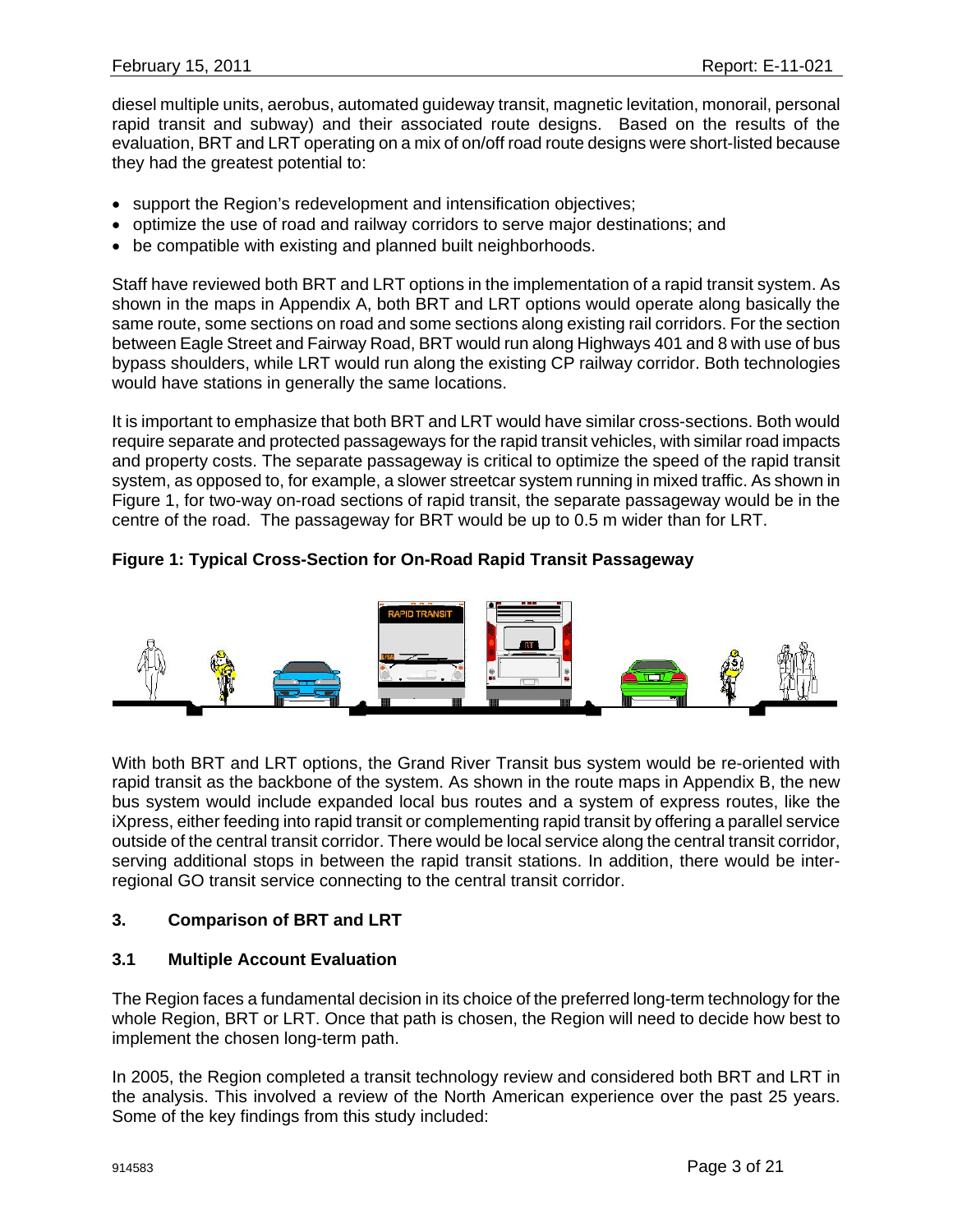- LRT is much more likely to achieve the objectives of the RGMS than BRT;
- LRT has higher capital and net operating costs than BRT, but provides significantly greater benefits;
- LRT has much greater potential to attract transit ridership and to shape urban form than BRT; and
- LRT has a demonstrable influence on land values and is recognized as a planning tool that can support and encourage the development of more sustainable land use patterns.

These initial findings from the 2005 study are reinforced by the Multiple Account Evaluation (MAE) analysis. The findings from the MAE were previously presented to Regional Council on June 24, 2009 (Report E-09-073). The Project Team used the MAE to compare BRT and LRT because the process provided for flexibility in measuring benefits, allowing decision makers to consider quantitative measures for benefits that were difficult or impossible to translate into dollars and a broader and more targeted representation of project benefits. The MAE examined the economic costs and benefits of the proposed transportation investment within a series of separate accounts including environmental, economic and social drivers. The MAE findings demonstrated that LRT has a higher cost to install than BRT, but delivers the greatest benefits to the community, and best accomplishes the goals of the RGMS.

Figure 2 presents the MAE results incremental to the business-as-usual scenario for full implementation of the two technologies. Business-as-usual means a gradual expansion of roads and bus service. LRT was rated better than BRT for user benefits, environmental benefits, land use benefits and social and community benefits. This information was also previously presented to Council on June 24, 2009 (Report E-09-073).



# **Figure 2: MAE Relative Costs and Benefits**

## **3.2 Costs**

BRT is cheaper per kilometre to install and to operate than LRT. LRT costs approximately twice as much per kilometre as BRT to install. More details about capital and net operating costs are provided in Section 7.4. Operating costs are shown net of fare box revenue. LRT would have higher fare box revenues than BRT given that LRT (Conestoga Mall to Ainslie Terminal) is expected to have higher ridership than BRT.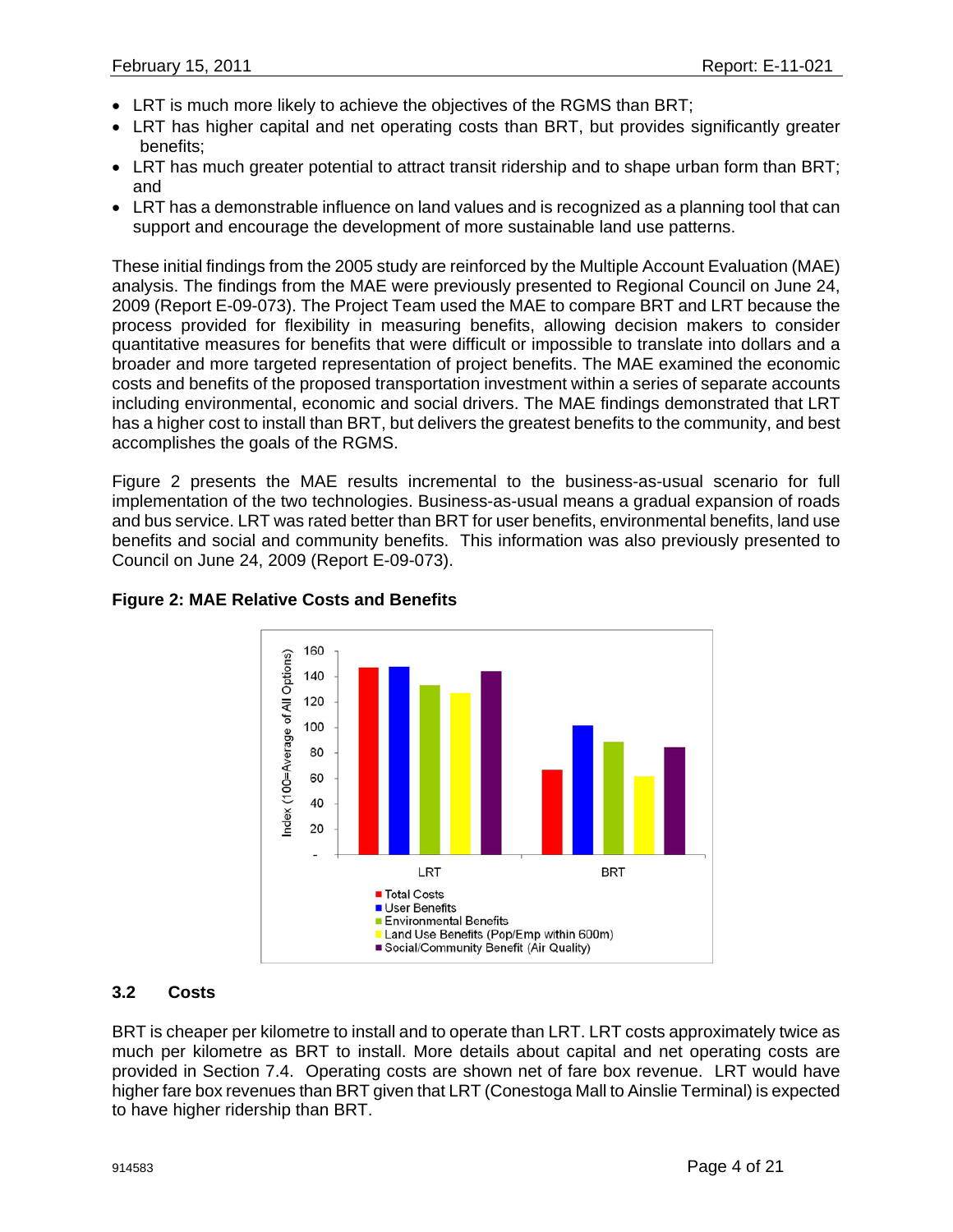# **3.3 Capacity**

For BRT, the fleet would be a mixture of standard and articulated buses, with full standing capacity of approximately 75 and 115 passengers respectively. For LRT, the stations would be designed to accommodate two-car trains, with full standing capacity per train of up to 450 passengers, based on new vehicle designs now available. The train would have approximately four times the capacity of an articulated bus and six times the capacity of a standard bus.

For the Region's rapid transit system, LRT would have more capacity than BRT because the trains would have more room for passengers, and more doors to quickly load and unload passengers with shorter dwell times at stations. Trains running on 5-minute frequencies could reasonably expect signal priority at intersections, so that trains would generally only stop at stations.

With BRT, the number of buses required to meet passenger demand is projected to exceed road capacity north of Fairview Park Mall in the peak period within 20 years. With bus frequencies every 2 to 3 minutes north of Fairview Park Mall, the buses would likely bunch up and signal priority would be impractical. With no spare road capacity, there would be no opportunity to expand passenger capacity by adding more buses. At that point, the Region would be facing replacement of the BRT with alternate rapid transit technology such as LRT, at considerable expense and disruption.

## **3.4 Urban Form**

Both BRT and LRT would generate increased demand for lands near stations, increasing land values and generating new jobs. The increase in land values and jobs is greater for LRT with up to 23,000 new jobs in station areas compared to just over 11,500 for BRT, and up to \$370 million in increased land values, compared to up to \$75 million for BRT.

#### **3.5 Transportation Benefits**

Transportation benefits include savings in travel time, vehicle operating cost, accident avoidance and parking cost. LRT provides a smoother, quieter, more comfortable ride than BRT with greater passenger capacity. LRT is generally preferred by riders. LRT is expected to generate \$523 million in transportation user benefits, compared to \$360 million for BRT.

#### **3.6 Environment and Public Health**

LRT is projected to result in a reduction in greenhouse gas emissions of 22,260 tonnes per year by 2031 compared to 12,210 tonnes per year for BRT. LRT is projected to result in better environmental and public health.

## **4. LRT Staging**

In considering the more-expensive LRT technology, it is also important to consider a phased transit system as a cost-effective way to allow transit to grow steadily. Rapid transit projects are usually implemented in stages to:

- allow for the efficient establishment of the rapid transit system and future extensions to the system as demand for public transport in the Region grows;
- enable the Region to cost-effectively deliver a staging option that meets the most immediate public transport needs;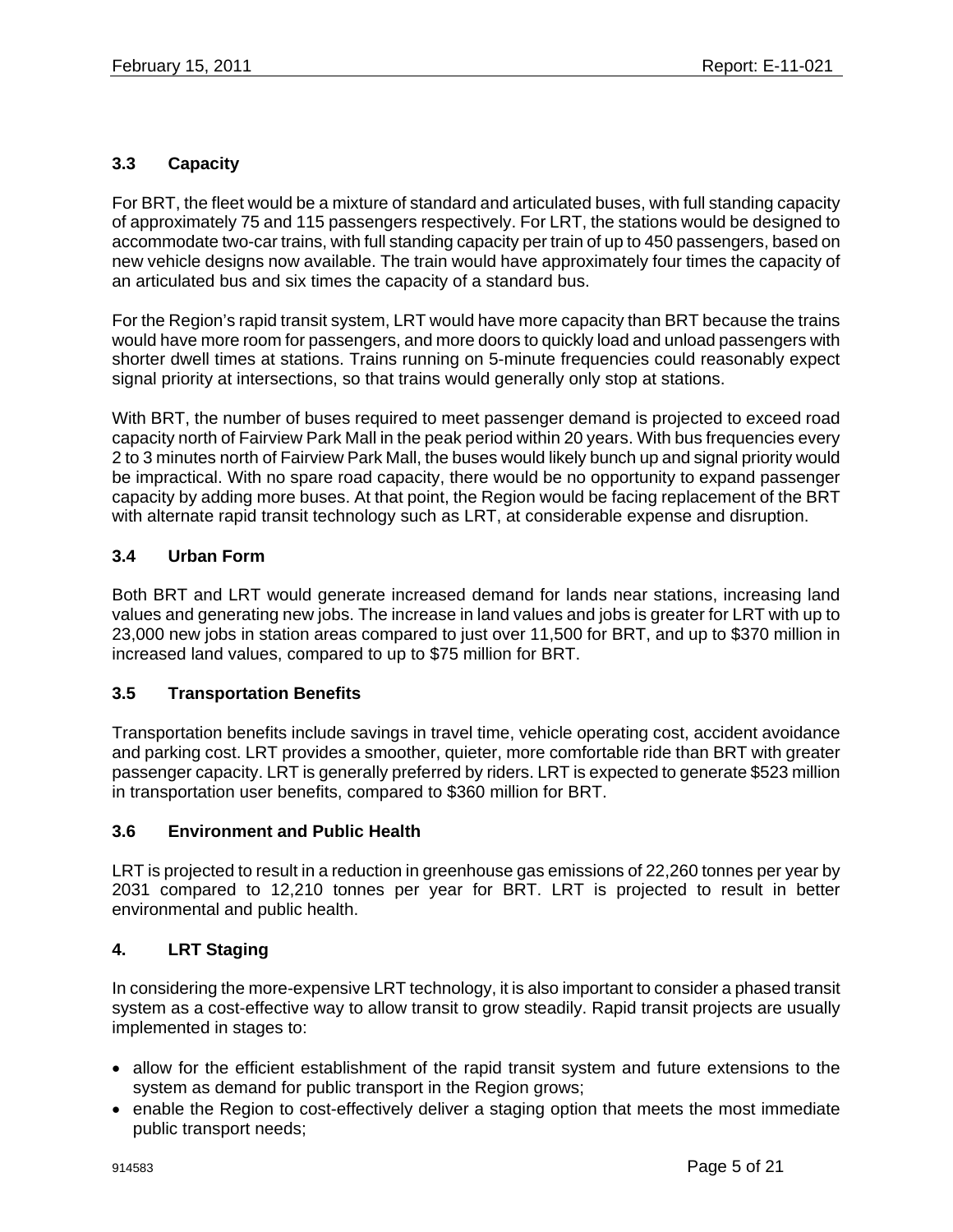- lessen the initial impact of the construction on the local community and road users by deferring the construction of certain sections; and
- allow a level of flexibility so that future stages can be refined and tailored to meet the growing needs of the Region as it continues to develop.

It should be noted that there are no LRT systems in North America that were built in their entirety right at the start. As shown in Table 1, Edmonton and Calgary were frontrunners in building LRT in North America, starting with 7 km and 11 km respectively.

### **Table 1: LRT Staging in Other Municipalities (kilometres constructed per year)**

| City      | Year Opened | <b>Starting Length</b> | Additions  |
|-----------|-------------|------------------------|------------|
| Edmonton  | 1978        | 7 km                   | 2 km 1981  |
|           |             |                        | 1 km 1983  |
|           |             |                        | 1 km 1989  |
|           |             |                        | 2 km 1992  |
|           |             |                        | 1 km 2006  |
|           |             |                        | 2 km 2009  |
|           |             |                        | 5 km 2010  |
| Calgary   | 1981        | <b>11 km</b>           | 10 km 1985 |
|           |             |                        | 6 km 1987  |
|           |             |                        | 1 km 1990  |
|           |             |                        | 3 km 2003  |
|           |             |                        | 4 km 2009  |
|           |             |                        | 5 km 2010  |
| Vancouver | 1985        | 29 km                  | 20 km 2002 |
|           |             |                        | 19 km 2009 |
| Portland  | 1986        | 24 km                  | 28 km 1998 |
|           |             |                        | 9 km 2001  |
|           |             |                        | 9 km 2004  |
|           |             |                        | 14 km 2009 |

When Calgary first started building LRT in 1978, it had a population of 506,000. The population of Edmonton was just over 445,000 when the City started LRT construction in 1974. Currently, Waterloo Region has a population of 535,000. Calgary and Edmonton both started with LRT lines from their downtown to a point in the suburbs, with the major activity point being downtown. In comparison, Waterloo Region has many activity points concentrated in a linear corridor along its central transit corridor. This gives the Region the advantage of generating trips in both directions along our rapid transit route, rather than a commuter route that runs peak-direction full and off-peak direction empty. It also gives the Region the advantage of serving a much higher proportion of its population and employment than Calgary and Edmonton were able to with their first LRT lines.

Generally LRT systems are expanded in steps, as little as one kilometre at a time. It would be unrealistic for the Region to plan construction of an entire 39-kilometre LRT system all at once, whether that construction starts now or in the future. It is realistic and achievable for the Region to consider building an LRT system in affordable stages. Therefore the LRT implementation options consist of a combination of LRT and aBRT, with the intent of expanding to a full LRT system in steps.

The LRT implementation options consider sections of LRT in the northern half of the central transit corridor, with aBRT from the south end of the LRT to the Ainslie Street Bus Terminal, based on existing and projected ridership. Currently, passenger boardings per weekday in the central transit corridor include 29,200 passengers from Fairview Park Mall north and 6,400 passengers south of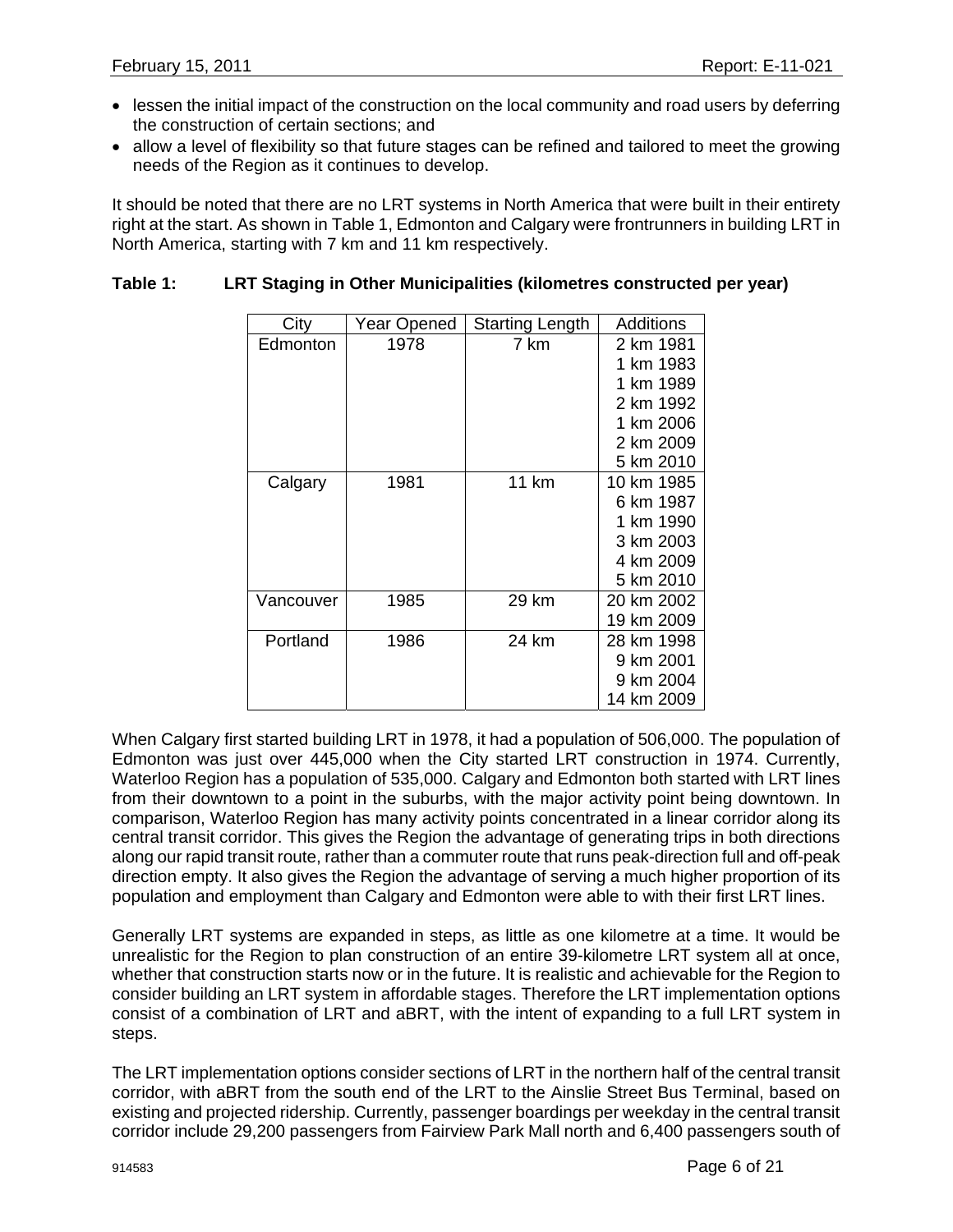Fairview Park Mall. More than 80 per cent of the passenger activity is from Fairview Park Mall north and less than 20 per cent is south of Fairview Park Mall. There is four times more passenger activity from Fairview Park Mall to the north compared to the south.

In the first five to ten years, GRT services would be expanded with new and more frequent routes that would provide fast, convenient connections with the rapid transit system. This improved service would translate into a broader transit user base to promote expanded LRT services. Introduction of LRT service in stages would allow the system to grow and bus services to adjust to provide the best connections.

This approach would also provide the necessary time for the Region, area municipalities and private land owners to collaborate on planning initiatives for increasing densities, improving walkability, controlling parking and enhancing the overall public environment for using public transit in the planned rapid transit station areas. In areas where aBRT is implemented, initiatives to increase ridership would be implemented with a goal of converting to LRT as soon as possible.

### **5. Adapted BRT**

The LRT implementation options all include combinations of LRT and aBRT, with aBRT running from the south end of the LRT to the Ainslie Street bus terminal providing a complete rapid transit system connecting Cambridge, Kitchener and Waterloo. The aBRT technology proposed is also used in the current VIVA rapid transit system in York Region and in the ZÜM rapid transit system in Brampton. It includes buses running in mixed traffic, with curbside rapid transit stations.

As with VIVA and ZÜM, our aBRT technology would include a distinctive and frequent, limited-stop service, with signal priority and queue jumping, to allow buses to go ahead of regular traffic at signals and maintain faster, consistent travel times. The aBRT would include more stations than on the current iXpress line, with streetscaping, and bicycle and pedestrian amenities at stations. Fares would be paid before boarding, with ticket machines at each station. Real-time passenger information would be available at each station. The aBRT would be supported by expanded local bus routes, a system of express routes, and connections to inter-regional transit service.

In addition to the VIVA and ZÜM technologies, the Ministry of Transportation of Ontario has agreed to incorporate bus bypass shoulders on key sections of Highways 8 and 401 between Fairway Road and Hespeler Road. For this section of the rapid transit route, the technology is the same for both BRT and aBRT.

## **6. Converting to LRT**

There is flexibility to convert aBRT to LRT in the future. During the conversion, one general traffic lane at a time would be shut down for construction. The aBRT service would continue to operate in mixed traffic, using its curbside stations. Its queue jump lanes and signal priority would allow the aBRT service to go ahead of the congested traffic. The aBRT would be converted to LRT when funding is available and/or when ridership warrants it, before the aBRT service lanes become overly congested. The aBRT service would allow transition from aBRT to LRT sooner by helping to build up ridership.

However, it should be noted that BRT would be very difficult to convert to LRT in the future. Having committed a high level of investment to BRT, it would not likely be converted to LRT until the BRT service has reached its capacity. It would be challenging to convert the system to LRT, using inflated future dollars, while maintaining a mature BRT level of transit service. BRT during conversion would not be able to access its existing stations and would not have the benefit of the aBRT priority measures to help maintain the level of transit service that passengers would have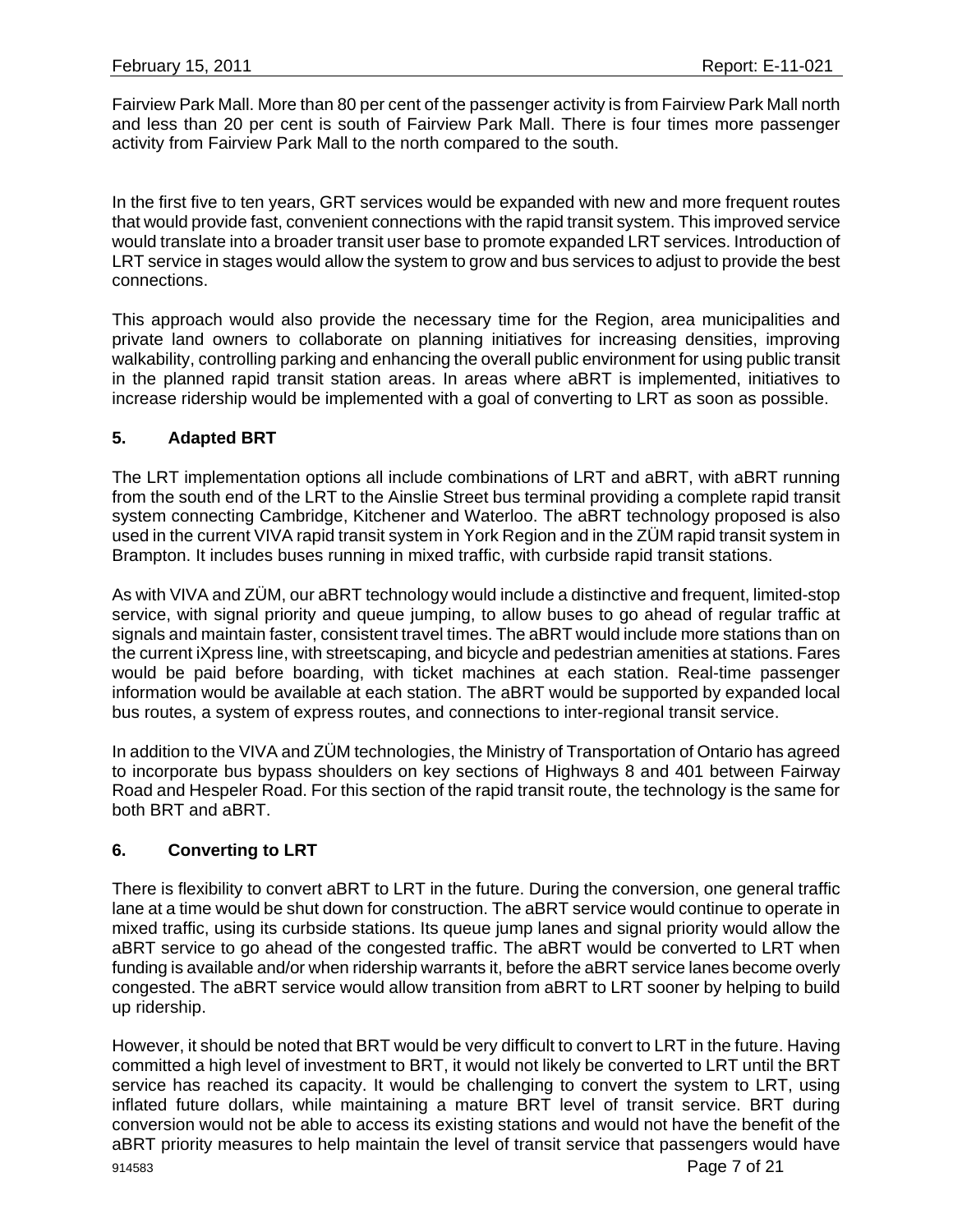come to expect. The concept of convertibility is often advertised as the solution, but it fails to acknowledge the disruption riders would experience during the changeover and the cost associated with replacing BRT infrastructure before its service life is over.

The City of Ottawa will be facing this challenge over the next decade, as it tackles the problem of building LRT while moving its significant BRT transit ridership in buses running in mixed traffic on already-congested roads. With Ottawa's BRT system, the streets in downtown Ottawa are dominated by buses. During the peak hours, most downtown buses are carrying full standing loads. One of the reasons that Ottawa is building their LRT underground in their downtown area, at very high cost, is to avoid some of the problems associated with converting BRT to LRT along the same passageway. As far as staff are aware, there has never been a conversion of BRT to LRT in the same at-grade passageway. Ottawa will be the first, but only outside of the downtown area.

Once either LRT or full BRT is chosen as the preferred technology, no change in technology is expected in the foreseeable future. Staging of LRT will allow the conversion of aBRT to LRT, when funding is available and/or when ridership warrants it.

### **7. Implementation Options**

### **7.1 Refining the Options**

In 2010, the Provincial and Federal governments announced their funding commitments and staff commenced a review of the financial implications of the rapid transit plan. During the fall of 2010, concerns were raised about the affordability of the rapid transit project, specifically in terms of the Region's contribution. Staff have been undertaking an objective review of project implementation options for Council's consideration, to identify a rapid transit project that is affordable to the Region, and provides best value to the community. For both BRT and LRT options, staff have completed site specific surveys to refine the design and minimize property impact. In addition, new functional designs have been developed that affect both BRT and LRT options. These include:

- the grade separation of King Street at the CN Guelph Subdivision in Kitchener (adjacent to the proposed multimodal hub);
- the BRT route on Highway 401 and Hespeler Road;
- the route alignment along the Hydro Corridor in south Kitchener and the alternative on Fairway Road;
- the intersection design for the future Block Line Road Extension and Courtland Avenue integrated with rapid transit;
- route options along Ottawa Street in view of the recently completed Regional Transportation Master Plan (RTMP) and its recommendations; and
- a new station location at the intersection of Frederick/Benton Street and Charles Street in downtown Kitchener.

Moreover, staff have identified cost-saving opportunities that apply to either or both BRT and LRT through a review of several design elements. These refinements include:

- \$35 to \$100 million savings for BRT and LRT utility relocation (from delaying the replacement of certain infrastructure and refining the design), for civil works and for vehicles;
- \$10 million savings for LRT from additional evaluation and engineering work for a maintenance and storage yard; and
- \$40 million savings for LRT based on detailed estimates provided by potential electricity suppliers.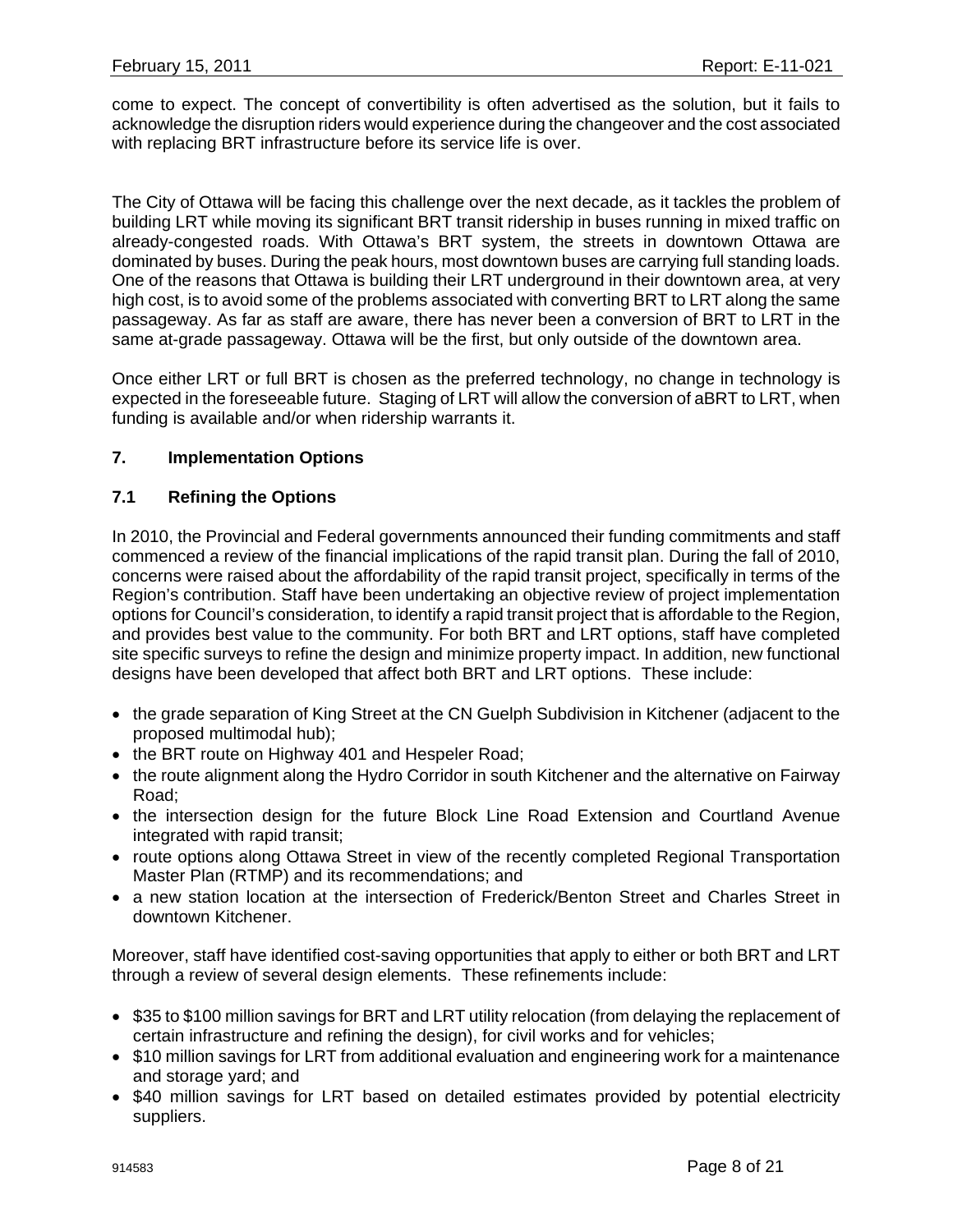### **7.2 Description of Options**

Based on the above design work as well as further structural and utilities review, the list of implementation options for the rapid transit project includes refined BRT and LRT options further to the original BRT and LRT options considered in 2009.

The implementation options were generated based on a number of considerations, including:

- affordability consideration given to available funding, capital and operational costs, and cost recovery from fare box revenue;
- likely public transport demand identifying various sections that incorporate as many of the primary destinations and transfer points as possible in order to attract the highest patronage;
- ability to meet the overall public transport service need consideration given to the ability of feeder bus services meeting the residual transport need in the interim period until that particular section of the rapid transit was delivered;
- economies of scale to capitalize the system identifying an initial stage that is big enough to allow efficient operation and performance; and
- maintenance yard and storage facility location consideration given to the ability of the initial stage to access this site.

The BRT option includes BRT from the St. Jacobs Farmers' Market to the Ainslie Street Bus Terminal. No shorter options were considered for BRT because aBRT will not provide sufficient capacity north of Fairview Park Mall and because one of the reasons for considering BRT is to provide the same technology throughout the central transit corridor.

The LRT options include LRT from either Conestoga Mall or Northfield Drive to either Ottawa Street, Block Line Road, Fairview Park Mall or Sportsworld Drive, with aBRT from the south end of the LRT to the Ainslie Street Bus Terminal. Staff have also included an option that includes LRT from the St. Jacobs Farmers' Market to the Ainslie Street Bus Terminal, and a business-as-usual option, that includes no rapid transit but gradually increasing roads and transit service.

The business-as-usual (road expansion) option is included not because it is considered a feasible option but for purposes of illustration. If the Region continues with current trends of auto use, the road network will need to expand by at least 500 additional lane-kilometres of traffic by 2031. As development spreads outward and congestion grows on the major arterial roads, further road construction will become necessary, including road widenings through mature neighbourhoods. Without rapid transit, the road expansion costs including property would be in the range of \$1.4 to \$1.5 billion. On top of the high cost, this road expansion would seriously threaten the quality of life in much of the community and cause significant disruption in many areas. Achieving higher transit ridership targets will not eliminate the need for road improvements, but it can reduce the amount of road construction required and reduce road expansion costs by \$400 to \$500 million. The approved RTMP concluded that the business-as-usual option is not feasible.

Should a decision be made that the preferred rapid transit system is an LRT-based system, it will become necessary to select a preferred staging option. The staging options will be evaluated based on affordability, ridership, integration with conventional transit and aBRT, and level of intensification. Affordability will be a significant factor as the options generally provide similar ridership and intensification potential. Options that go to Fairview Park Mall provide better connectivity to aBRT.

Table 2 lists the implementation options and their length. Options L1 to L9 include lengths of LRT from 12 to 39 kilometres, with aBRT making up the total length of rapid transit (34 to 39 kilometres, depending on the option chosen). Option B10 includes 38 kilometres of BRT. The BRT option is a kilometre shorter than the longest LRT option because it follows a slightly different route. Option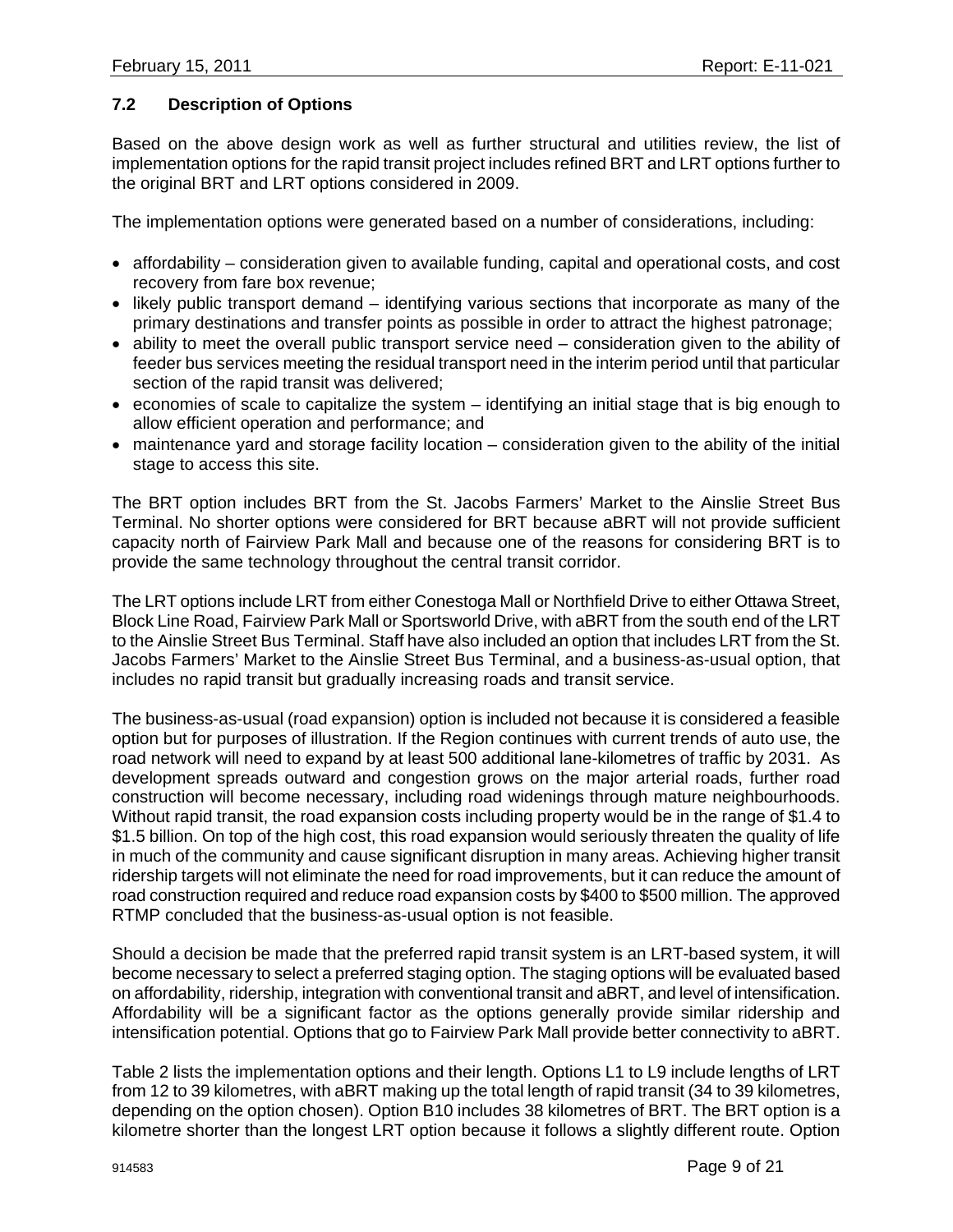BU11 is business-as-usual, with no rapid transit.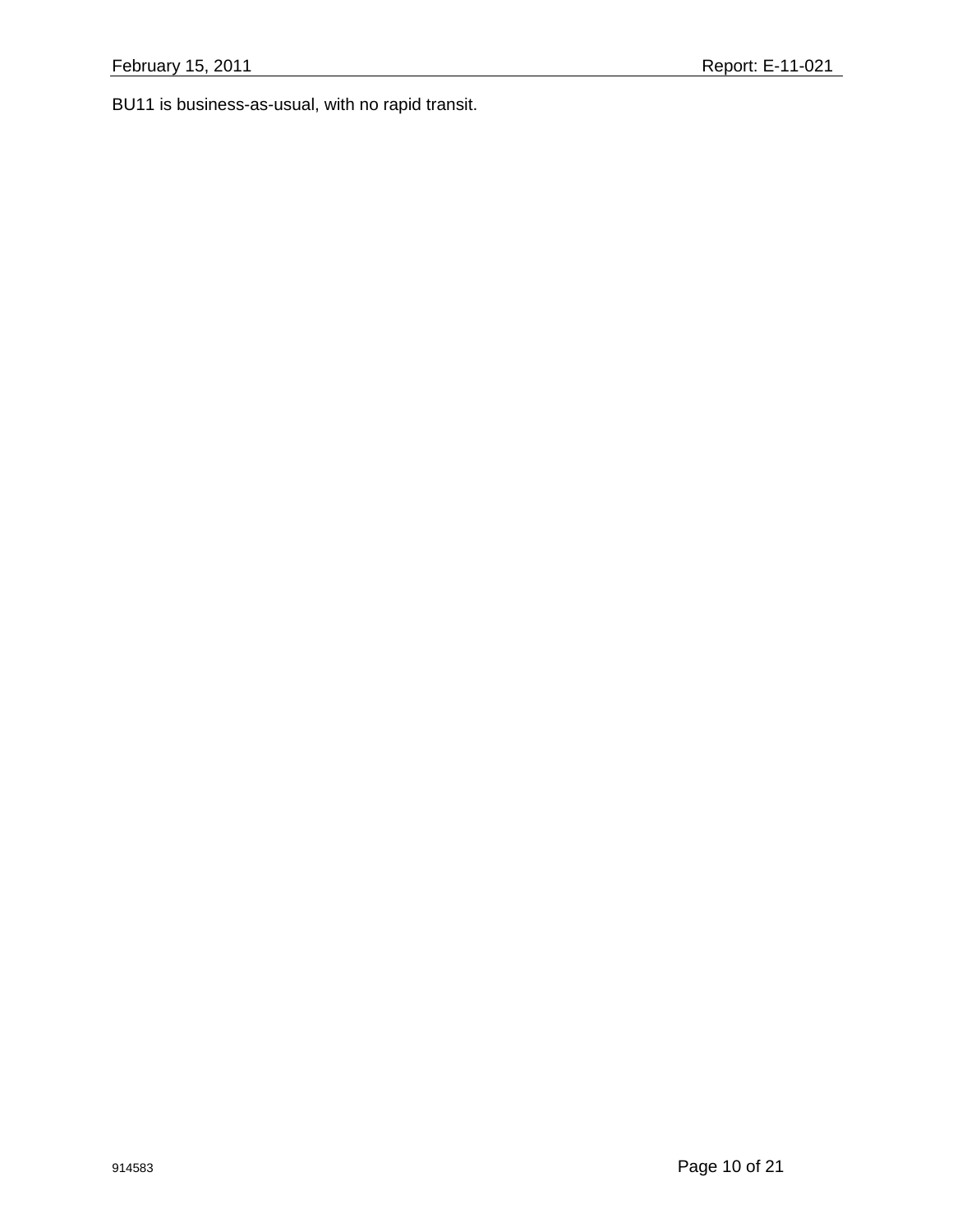### **Table 2: Length of Implementation Options**

| Option         |                                                                                                               | Length (km)    |             |                |                           |
|----------------|---------------------------------------------------------------------------------------------------------------|----------------|-------------|----------------|---------------------------|
|                |                                                                                                               | <b>BRT</b>     | <b>LRT</b>  | aBRT           | Total<br>Rapid<br>Transit |
| L1             | LRT from Conestoga Mall to Ottawa St & aBRT from<br>Ottawa St to Ainslie St Bus Terminal                      | $\overline{0}$ | 14          | 22             | 36                        |
| L2             | LRT from Conestoga Mall to Block Line Rd & aBRT<br>from Block Line Rd to Ainslie St Bus Terminal              | $\mathbf 0$    | 17          | 19             | 36                        |
| L <sub>3</sub> | LRT from Conestoga Mall to Fairview Park Mall &<br>aBRT from Fairview Park Mall to Ainslie St Bus<br>Terminal | 0              | 19          | 17             | 36                        |
| L4             | LRT from Conestoga Mall to Sportsworld Dr & aBRT<br>from Sportsworld Dr to Ainslie St Bus Terminal            | $\overline{0}$ | 24          | 12             | 36                        |
| L <sub>5</sub> | LRT from Northfield Dr to Ottawa St & aBRT from<br>Ottawa St to Ainslie St Bus Terminal                       | $\overline{0}$ | 12          | 22             | 34                        |
| L <sub>6</sub> | LRT from Northfield Dr to Block Line Rd & aBRT from<br><b>Block Line Rd to Ainslie St Bus Terminal</b>        | $\Omega$       | 15          | 19             | 34                        |
| L7             | LRT from Northfield Dr to Fairview Park Mall & aBRT<br>from Fairview Park Mall to Ainslie St Bus Terminal     | $\overline{0}$ | 17          | 17             | 34                        |
| L <sub>8</sub> | LRT from Northfield Dr to Sportsworld Dr & aBRT from<br>Sportsworld Dr to Ainslie St Bus Terminal             | $\overline{0}$ | 22          | 12             | 34                        |
| L <sub>9</sub> | LRT from St Jacobs Farmers' Market to Ainslie St Bus<br>Terminal                                              | $\mathbf 0$    | 39          | $\Omega$       | 39                        |
| <b>B10</b>     | BRT from St Jacobs Farmers' Market to Ainslie St Bus<br>Terminal                                              | 38             | $\mathbf 0$ | $\overline{0}$ | 38                        |
| <b>BU11</b>    | Business-as-Usual (road expansion)                                                                            | 0              | 0           | 0              | 0                         |

All of the LRT staging options provide rapid transit service to core areas along the central transit corridor, linking existing activity nodes to neighborhoods/station areas with future potential. As a result, all LRT staging options capture a considerable portion of the future growth, generating comparable land use and social benefits. Moreover, the sizeable catchment area served by these staging options results in sound annual ridership numbers ranging from 12 to 15 million by year 2031. Projected annual ridership is shown in Table 5. These ridership numbers can be compared to other LRT systems currently in service across North America (e.g. Edmonton, San Jose, Houston, and Buffalo).

The proposed LRT options, however, do differ from each other in terms of their influence on overall shift towards transit use. Although all LRT staging options generate positive benefits, the options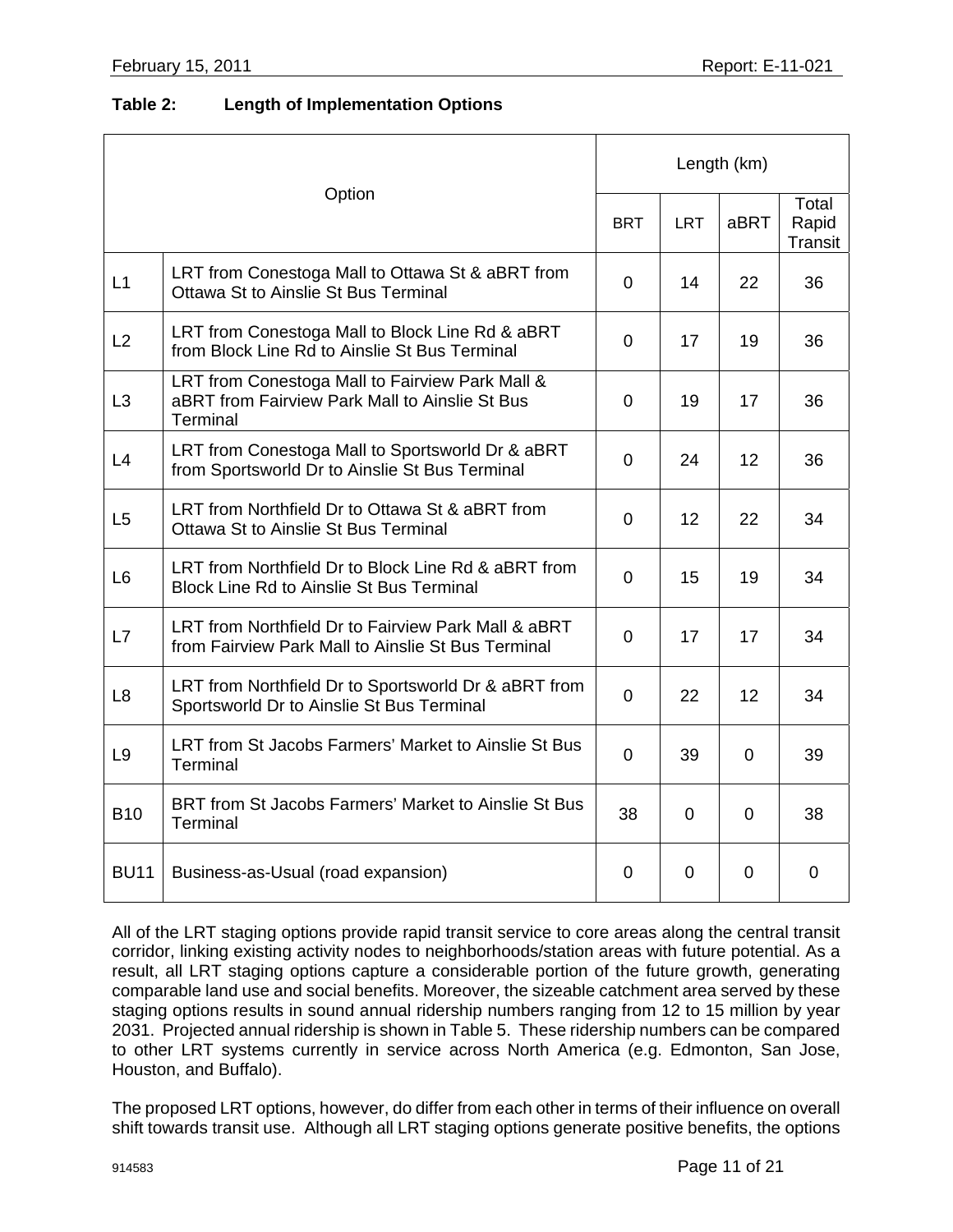with longer segments of LRT are more attractive to choice riders and out-of-town commuters because they reduce the number the transfers required, increase the number of destinations served, and provide convenient locations for patrons seeking a park 'n' ride facility (e.g. terminus at Sportsworld Drive and Conestoga Mall).

### **7.3 Moving Forward Transit Program**

Rapid transit must proceed in the context of a Region-wide transit system. Staff are developing the *Moving Forward Transit Program*, an integrated rapid transit project that combines rapid transit with specific improvements identified in the approved RTMP and required to create a fully functional rapid transit system. The components of the program include:

- Rapid transit along the central transit corridor;
- Re-orientation of Grand River Transit bus system;
- New and more frequent bus service in targeted areas, requiring fleet and garage expansions;
- Integration with inter-regional transit service (VIA, GO Transit, Greyhound, etc.);
- Improved transit stations/stops and amenities;
- Intelligent Transportation Systems improvements (including real-time scheduling of transit vehicles, transit traveler information and optimization of transit priority);
- Development and implementation of smart-card fare-collection technology;
- Road improvements in support of rapid transit; and
- Park 'n' ride facilities.

### **7.4 Costs**

All project costs have been revised to reflect 2014 dollars because it is anticipated that construction of rapid transit will begin in the year 2014. Table 3 below shows the impact of the project refinements and the inflationary impacts, using projected inflation from 2009 to 2014, on the project costs. The inflationary impacts are based on values being used by Metrolinx for predicting inflation on similar projects in Toronto. The inflation values used are 2009/2010 - 3.0 per cent, 2010/2011 - 3.0 per cent, 2011/2012 - 4.0 per cent, 2012/2013 - 4.0 per cent and 2013/2014 - 4.5 per cent.

#### **Table 3: Project Refinements and Inflationary Impacts (\$ millions)**

|             | Option                                                                                                     |  | 2009  | 2014   |
|-------------|------------------------------------------------------------------------------------------------------------|--|-------|--------|
| L3          | LRT from Conestoga Mall to Fairview Park Mall & aBRT from<br>Fairview Park Mall to Ainslie St Bus Terminal |  | \$790 | \$1010 |
|             |                                                                                                            |  | \$641 | \$818  |
| <b>B</b> 10 | BRT from St Jacobs Farmers' Market to Ainslie St Bus Terminal                                              |  | \$584 | \$747  |
|             |                                                                                                            |  | \$549 | \$702  |

The Provincial government has agreed to provide \$300 million towards the capital cost of the rapid transit system and the Federal government has agreed to fund one third of eligible project costs to a maximum of \$265 million. Region staff have been in discussions with Federal staff to determine if related projects which complement the implementation of rapid transit (such as bus purchases, bus storage and maintenance facilities, road improvements, signal changes, etc.) could be included as eligible costs. Federal staff have verbally confirmed that these types of projects could be eligibe for federal funding provided they are required for the successful implementation of a rapid transit system and form an integrated rapid transit project. The types of projects being considered for inclusion in the rapid transit funding proposal are either already included in the Transportation Capital program or are part of the RTMP. There are approximately \$150 million in projects in the current Transportation Capital program that would be related to the implementation of the rapid transit system and approximately \$50 million in RTMP implementation costs from 2011 to 2018.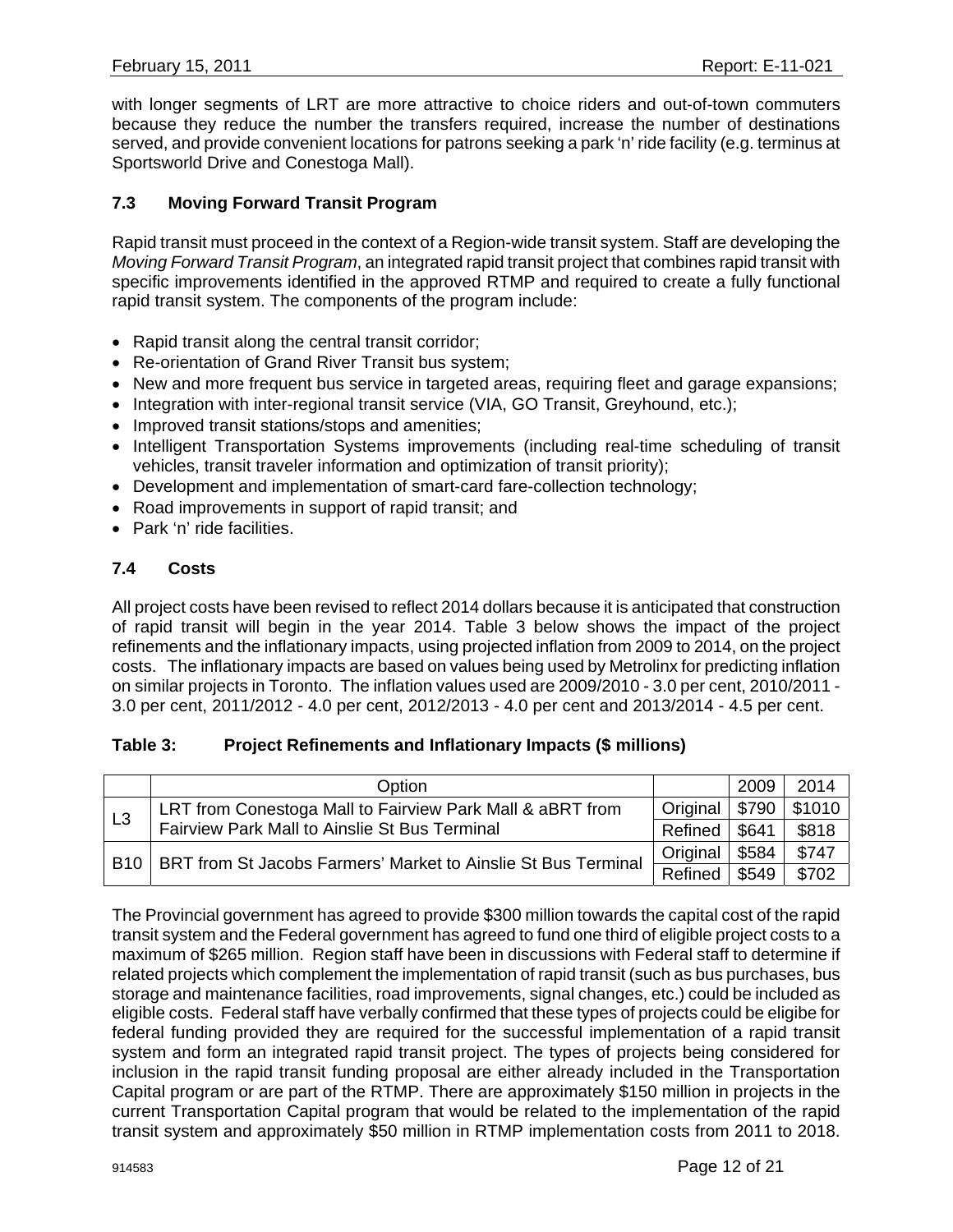This is a total of \$200 million in rapid-transit-related costs that can be counted as included in the overall scope of eligible project cost to maximize Federal government funding. These costs would be common to all of the options because they are required regardless of the rapid transit option selected.

Table 4 below shows the construction costs of all of the implementation options in 2014 dollars, the level of senior government funding and the additional Regional funding required to construct the different rapid transit options.

| Option         |                                                                                                               | Construction<br>Cost(1)<br>(\$2014) | Provincial<br>Funding<br>(\$2014) | Federal<br>Funding<br>(\$2014) | Region's<br>Share<br>(1)<br>(\$2014) |
|----------------|---------------------------------------------------------------------------------------------------------------|-------------------------------------|-----------------------------------|--------------------------------|--------------------------------------|
| L1             | LRT from Conestoga Mall to Ottawa<br>St & aBRT from Ottawa St to Ainslie<br><b>St Bus Terminal</b>            | \$644                               | \$300                             | \$215(3)                       | \$129                                |
| L2             | LRT from Conestoga Mall to Block<br>Line Rd & aBRT from Block Line Rd<br>to Ainslie St Bus Terminal           | \$770                               | \$300                             | \$257(3)                       | \$213                                |
| L3             | LRT from Conestoga Mall to Fairview<br>Park Mall & aBRT from Fairview<br>Park Mall to Ainslie St Bus Terminal | \$818                               | \$300                             | \$265                          | \$253                                |
| L4             | LRT from Conestoga Mall to<br>Sportsworld Dr & aBRT from<br>Sportsworld Dr to Ainslie St Bus<br>Terminal      | \$960                               | \$300                             | \$265                          | \$395                                |
| L <sub>5</sub> | LRT from Northfield Dr to Ottawa St<br>& aBRT from Ottawa St to Ainslie St<br><b>Bus Terminal</b>             | \$608                               | \$300                             | \$203(3)                       | \$105                                |
| L <sub>6</sub> | LRT from Northfield Dr to Block Line<br>Rd & aBRT from Block Line Rd to<br>Ainslie St Bus Terminal            | \$733                               | \$300                             | \$244(3)                       | \$189                                |
| L7             | LRT from Northfield Dr to Fairview<br>Park Mall & aBRT from Fairview<br>Park Mall to Ainslie St Bus Terminal  | \$773                               | \$300                             | \$258(3)                       | \$215                                |
| L <sub>8</sub> | LRT from Northfield Dr to<br>Sportsworld Dr & aBRT from<br>Sportsworld Dr to Ainslie St Bus<br>Terminal       | \$922                               | \$300                             | \$265                          | \$357                                |
| L <sub>9</sub> | <b>LRT from St Jacobs Farmers' Market</b><br>to Ainslie St Bus Terminal                                       | \$1550                              | \$300                             | \$265                          | \$985                                |
| <b>B10</b>     | <b>BRT from St Jacobs Farmers' Market</b><br>to Ainslie St Bus Terminal                                       | \$702                               | \$300                             | \$234(3)                       | \$168                                |
| <b>BU11</b>    | Business-as-Usual (road expansion)                                                                            | \$500(2)                            | 0                                 | $\mathbf 0$                    | \$500                                |

## **Table 4: Implementation Options and Capital Costs (\$ millions)**

(1) Construction costs are shown in 2014 dollars. Construction inflation of 12.5 per cent from 2011 to 2014 is assumed.

(2) Incremental road construction costs without rapid transit.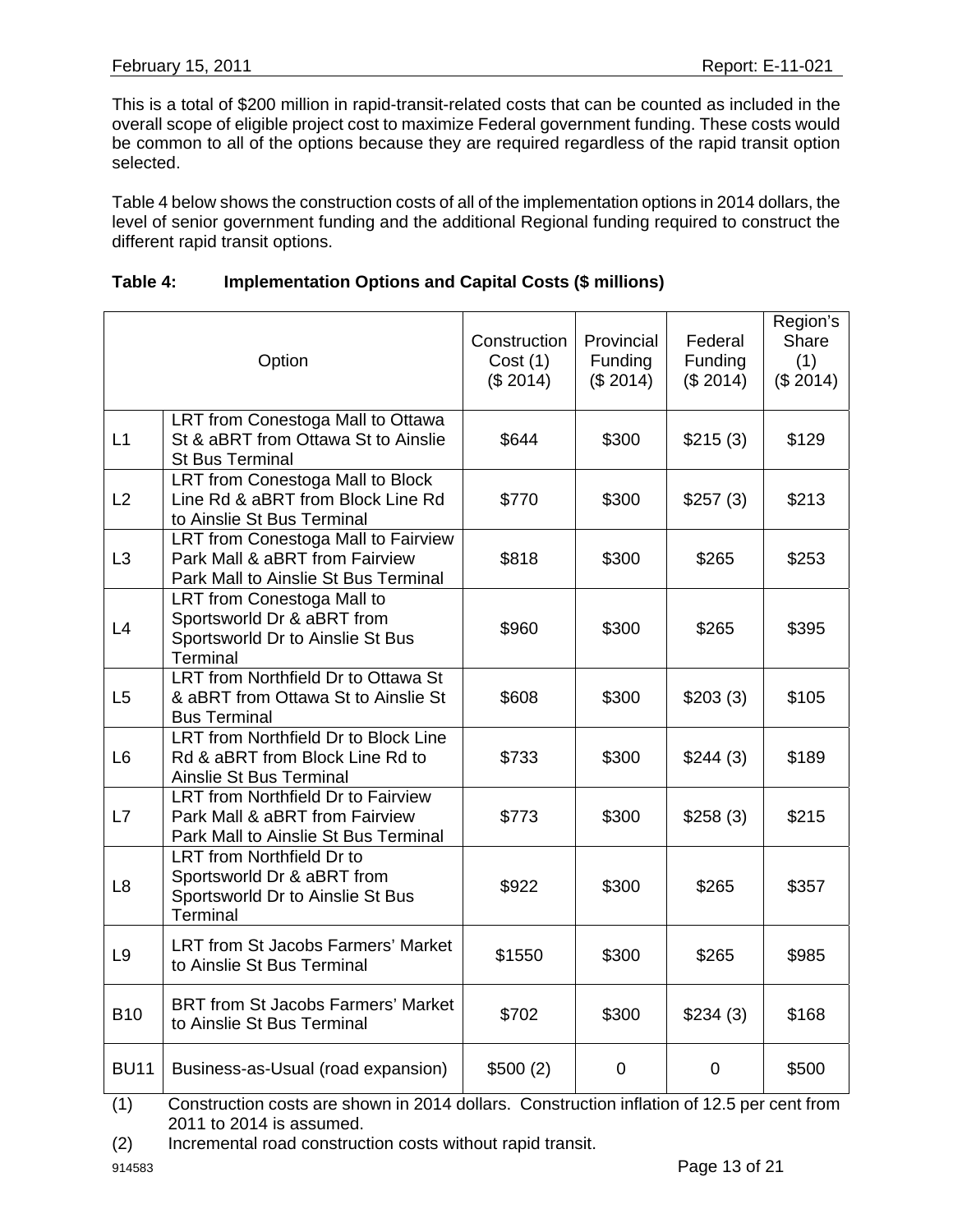(3) Other related projects would be included in the *Moving Forward Transit Program* to optimize the available Federal funding.

Table 5 below shows the projected ridership and the anticipated net operating and maintenance costs for all of the implementation options. The net operating and maintenance costs are net of anticipated farebox revenue, and are expected to decrease over time as rapid transit ridership increases.

#### **Table 5: Implementation Options, Ridership and Net Operating and Maintenance Costs**

| Option         |                                                                                                                     | Annual<br><b>Rapid Transit</b><br>Ridership<br>(millions) |                | Net Operating &<br><b>Maintenance Costs</b><br>(\$ millions per year)<br>(\$2014) |        |
|----------------|---------------------------------------------------------------------------------------------------------------------|-----------------------------------------------------------|----------------|-----------------------------------------------------------------------------------|--------|
|                |                                                                                                                     | 2016                                                      | 2031           | 2016                                                                              | 2031   |
| L1             | LRT from Conestoga Mall to Ottawa St &<br>aBRT from Ottawa St to Ainslie St Bus<br>Terminal                         | 6.4                                                       | 12.6           | \$12.4                                                                            | \$8.6  |
| L2             | LRT from Conestoga Mall to Block Line Rd &<br>aBRT from Block Line Rd to Ainslie St Bus<br>Terminal                 | 7.3                                                       | 14.3           | \$13.4                                                                            | \$9.1  |
| L <sub>3</sub> | LRT from Conestoga Mall to Fairview Park<br>Mall & aBRT from Fairview Park Mall to<br>Ainslie St Bus Terminal       | 7.5                                                       | 15.0           | \$13.7                                                                            | \$9.1  |
| L4             | LRT from Conestoga Mall to Sportsworld Dr<br>& aBRT from Sportsworld Dr to Ainslie St Bus<br>Terminal               | 7.6                                                       | 15.4           | \$16.1                                                                            | \$11.6 |
| L <sub>5</sub> | LRT from Northfield Dr to Ottawa St & aBRT<br>from Ottawa St to Ainslie St Bus Terminal                             | 6.1                                                       | 12.2           | \$12.0                                                                            | \$8.2  |
| L <sub>6</sub> | LRT from Northfield Dr to Block Line Rd &<br>aBRT from Block Line Rd to Ainslie St Bus<br>Terminal                  | 7.0                                                       | 13.9           | \$13.0                                                                            | \$8.8  |
| L7             | LRT from Northfield Dr to Fairview Park Mall<br>& aBRT from Fairview Park Mall to Ainslie St<br><b>Bus Terminal</b> | 7.3                                                       | 14.7           | \$13.3                                                                            | \$8.7  |
| L <sub>8</sub> | LRT from Northfield Dr to Sportsworld Dr &<br>aBRT from Sportsworld Dr to Ainslie St Bus<br>Terminal                | 7.4                                                       | 15.0           | \$15.6                                                                            | \$11.2 |
| L <sub>9</sub> | LRT from St Jacobs Farmers' Market to<br>Ainslie St Bus Terminal                                                    | 9.3                                                       | 18.0           | \$19.8                                                                            | \$15.5 |
| <b>B10</b>     | BRT from St Jacobs Farmers' Market to<br>Ainslie St Bus Terminal                                                    | 7.5                                                       | 14.9           | \$11.7                                                                            | \$9.0  |
| <b>BU11</b>    | Business-as-Usual (road expansion)                                                                                  | 0                                                         | $\overline{0}$ | \$1.2                                                                             | \$1.2  |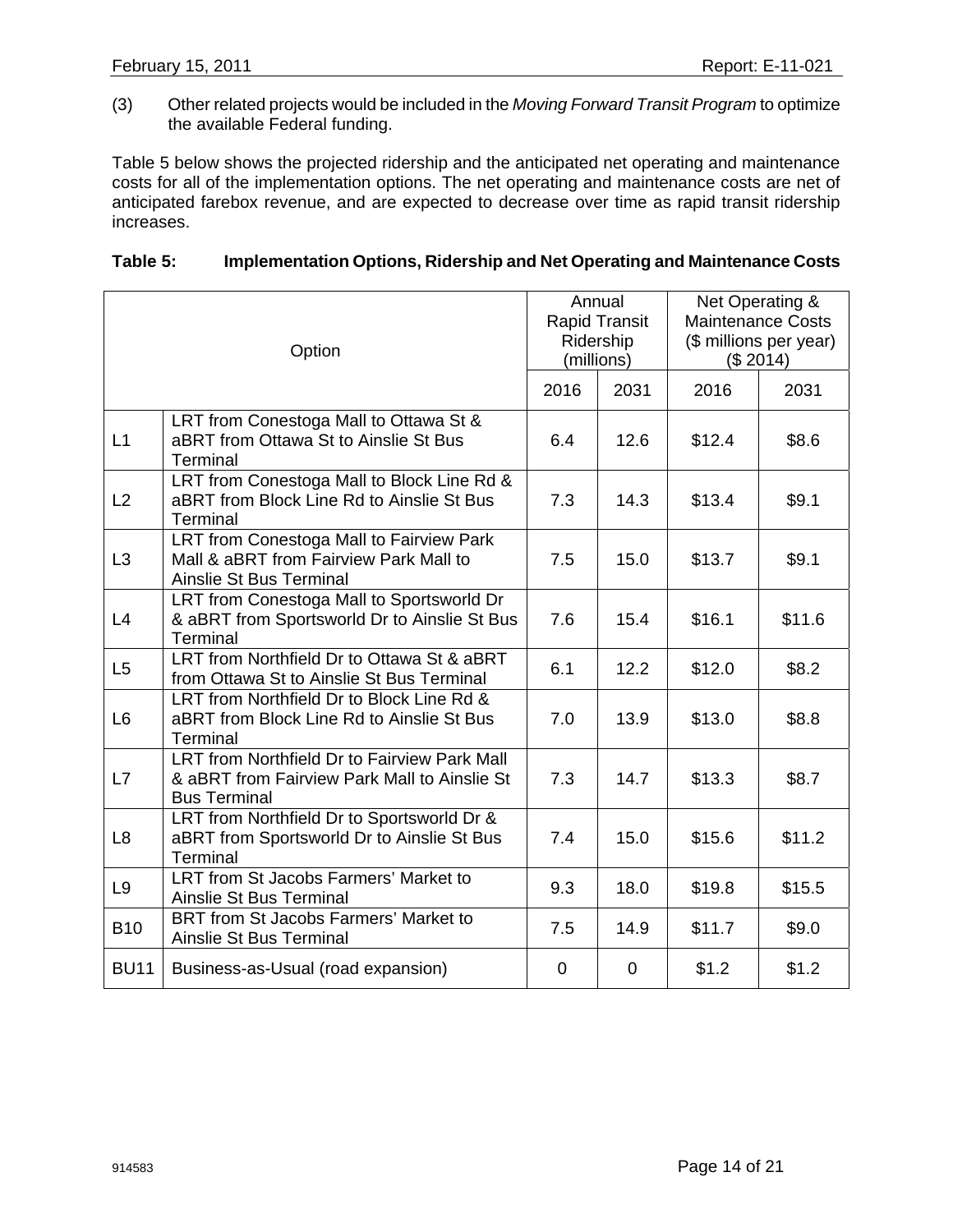There are a number of ways to phase in and finance the costs of the various implementation options, and many variables that affect the property tax levy impacts of these options. Staff have done some initial estimates of potential property tax implications of the various scenarios based on several assumptions including:

- All costs are funded from the property tax levy;
- Estimated 2014 average annual property tax of \$1,656.32;
- Each \$50 million in capital financing translates into .87 per cent property tax increase in 2014 for the 2014 urban service area based on a 30-year term at 4.75 per cent;
- Each \$3.6 million increase in operating cost requires a 1.0 per cent property tax increase;
- For the business-as-usual option, there would be an expenditure of \$25 million per year for 20 years and a one-time tax increase with no debentures; and
- Business-as-usual operating costs only include annual maintenance costs. Future rehabilitation and replacement costs would be in addition to these costs.

A potential financing strategy for implementing the property tax increases is to implement the increases over a six-year period from 2012 to 2017. The six-year period was selected to smooth out the tax rate increases over the construction period and have the funding in place when construction is complete and operations are starting. Table 6 summarizes the potential incremental property tax impacts of this funding strategy. Other financing strategies are possible and staff can develop alternative options for Council's consideration. The household impacts are the annual amount that the average property tax bill would increase incrementally over six years. The percentage impacts are calculated only on the Regional portion of property taxes.

It should be noted that the property tax impacts shown on Table 6 are relatively conservative estimates of the potential tax rate impacts. The tax rate impacts could be mitigated in several ways, involving reductions in capital and operating costs through further value engineering or inflation impacts being less than projected, or funding a portion of the capital costs through other mechanisms, such as development charges. Some of the potential ways to mitigate the tax rate impacts are discussed in the Financial Implications section.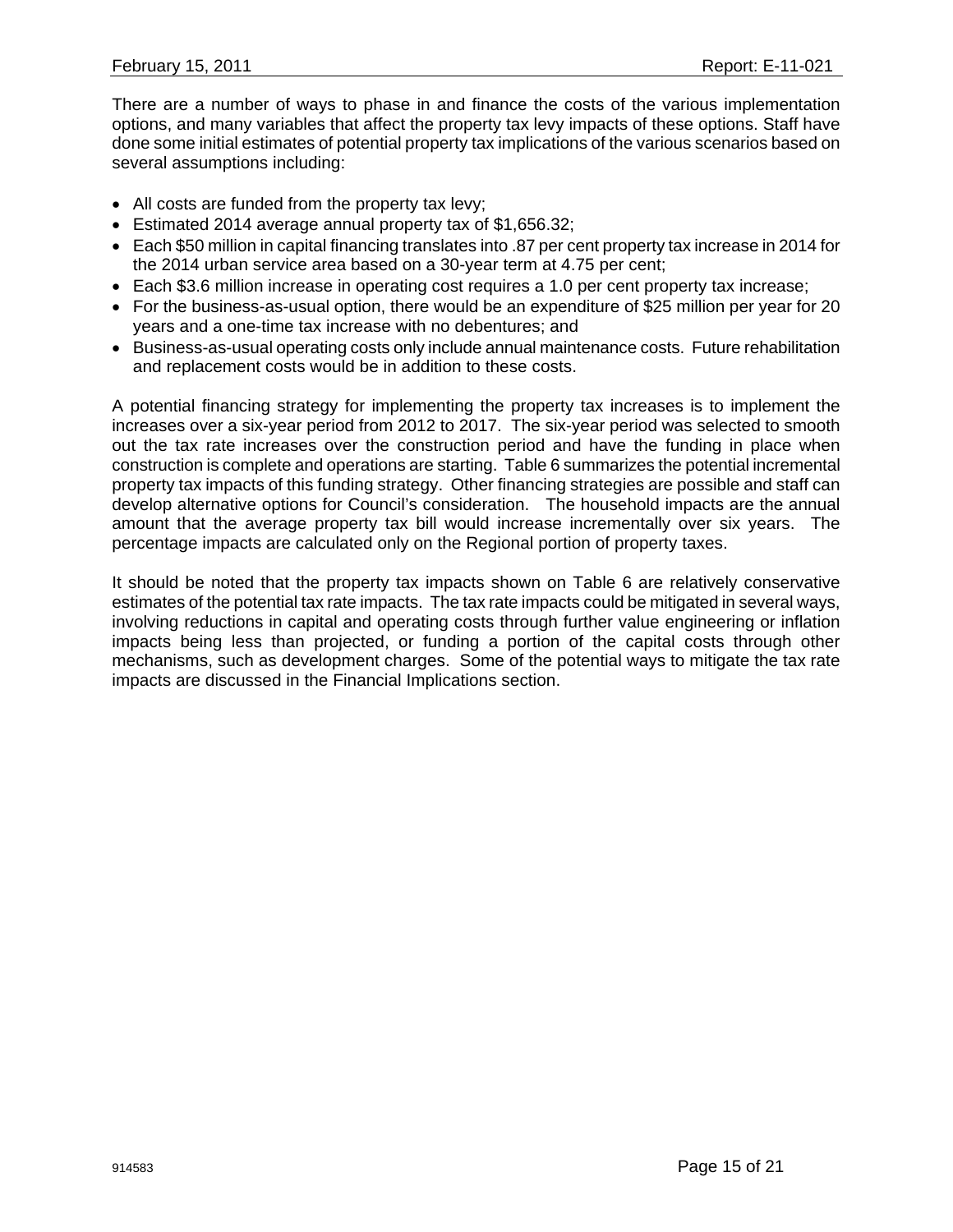|                | Option                                                                                                        | Annual<br><b>Property Tax</b><br>Over 6 Years (1)<br>$(2012 - 2017)$ | Annual<br>Incremental<br>Household<br>Impact for 6<br>Years $(2)$<br>$(2012 - 2017)$ |
|----------------|---------------------------------------------------------------------------------------------------------------|----------------------------------------------------------------------|--------------------------------------------------------------------------------------|
| L1             | LRT from Conestoga Mall to Ottawa St & aBRT<br>from Ottawa St to Ainslie St Bus Terminal                      | 0.97%                                                                | \$16.01                                                                              |
| L2             | LRT from Conestoga Mall to Block Line Rd &<br>aBRT from Block Line Rd to Ainslie St Bus<br>Terminal           | 1.27%                                                                | \$20.98                                                                              |
| L <sub>3</sub> | LRT from Conestoga Mall to Fairview Park Mall &<br>aBRT from Fairview Park Mall to Ainslie St Bus<br>Terminal | 1.37%                                                                | \$22.63                                                                              |
| L4             | LRT from Conestoga Mall to Sportsworld Dr &<br>aBRT from Sportsworld Dr to Ainslie St Bus<br>Terminal         | 1.90%                                                                | \$31.46                                                                              |
| L5             | LRT from Northfield Dr to Ottawa St & aBRT from<br>Ottawa St to Ainslie St Bus Terminal                       | 0.88%                                                                | \$14.63                                                                              |
| L <sub>6</sub> | LRT from Northfield Dr to Block Line Rd & aBRT<br>from Block Line Rd to Ainslie St Bus Terminal               | 1.13%                                                                | \$19.04                                                                              |
| L7             | LRT from Northfield Dr to Fairview Park Mall &<br>aBRT from Fairview Park Mall to Ainslie St Bus<br>Terminal  | 1.25%                                                                | \$20.70                                                                              |
| L <sub>8</sub> | LRT from Northfield Dr to Sportsworld Dr & aBRT<br>from Sportsworld Dr to Ainslie St Bus Terminal             | 1.78%                                                                | \$29.53                                                                              |
| L <sub>9</sub> | LRT from St Jacobs Farmers' Market to Ainslie St<br><b>Bus Terminal</b>                                       | 3.71%                                                                | \$62.65                                                                              |
| <b>B10</b>     | BRT from St Jacobs Farmers' Market to Ainslie St<br><b>Bus Terminal</b>                                       | 0.95%                                                                | \$15.73                                                                              |
| <b>BU11</b>    | Business-as-Usual (road expansion) (3)                                                                        | 1.51%                                                                | \$24.98                                                                              |
|                |                                                                                                               |                                                                      |                                                                                      |

#### **Table 6: Implementation Options and Project Financing Strategy Property Tax Impacts Per Household in Urban Service Area**

- (1) Annual incremental property tax impact over six years (2012 -2017) assuming all costs are funded by property tax levy. Tax levy impacts may be reduced through financing options (e.g. contribution from development charges).
- (2) Based on average property assessment of \$225,000 (\$ 2010).
- (3) The majority of road expansion costs are usually collected from development charges. The future replacement costs (which are fully borne by tax payers) are not included in this cost. The business-as-usual case does serve as a good comparison to rapid transit costs and also confirms that there are significant costs associated with expansion of the road network.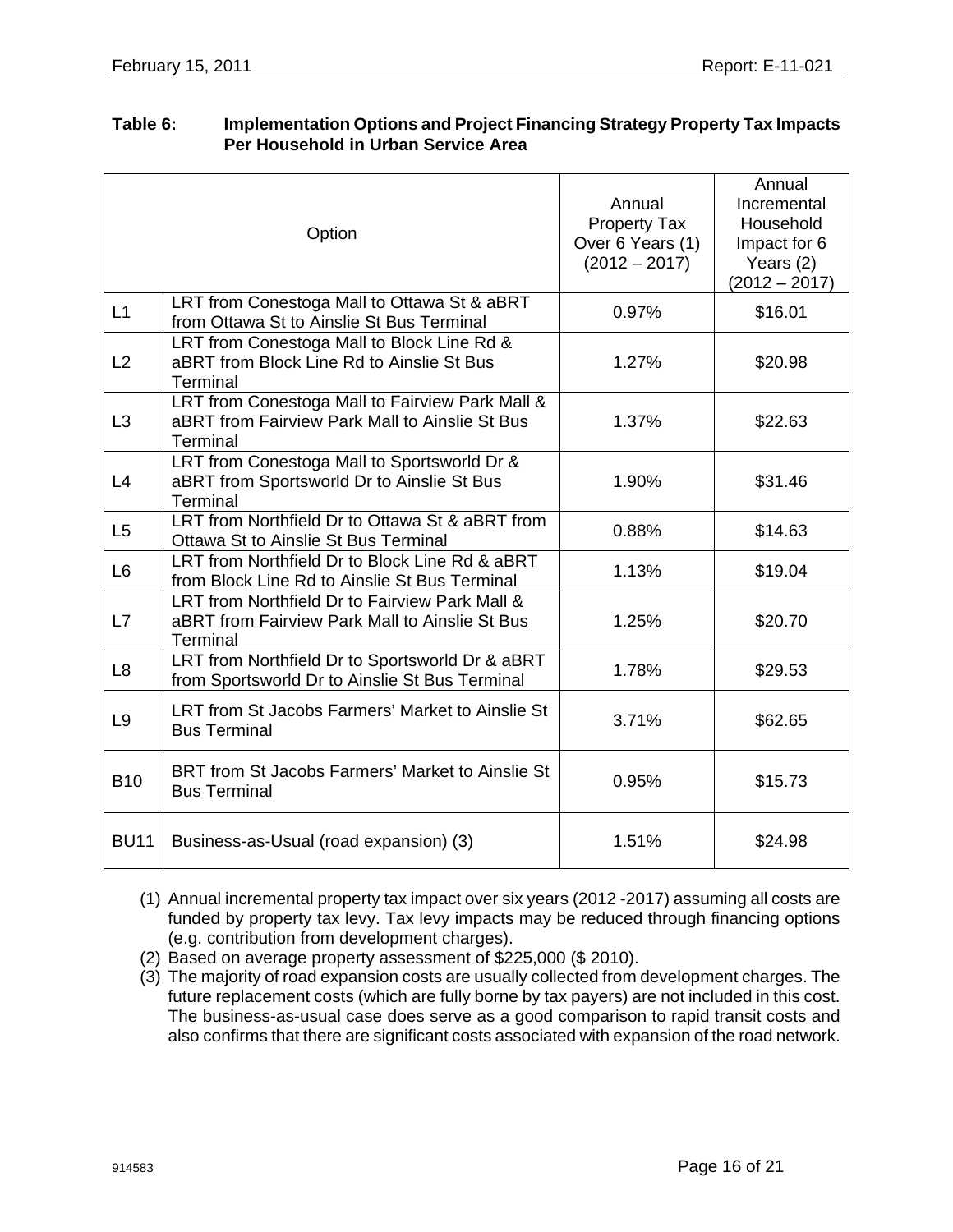## **8. Next Steps**

Subject to Regional Council consideration, staff anticipate that steps leading up to the Transit Project Assessment for the rapid transit project will include:

- February/March: undertaking public consultation. The purpose of this next series of public consultation, through February and March, is to share information (including refined options and cost implications since fall 2010), respond to questions, and seek public input on the rapid transit technology ( BRT or LRT), the functional design of the route, the implementation options, and the evaluation of the implementation options;
- April 12: providing feedback to Planning and Works Committee regarding public consultation and identifying a preliminary preferred option;
- April/May: undertaking public consultation regarding the preliminary preferred option;
- Late May: Public Input Meeting(s) regarding the preliminary preferred option;
- June: Council approval of the preferred rapid transit system;
- July/August/September: completing Environmental Project Report; and
- October: commencing six-month Transit Project Assessment (the expedited Provincial EA process for transit projects).

The public will be given an opportunity to provide comment on the benefits and impacts of both the LRT and BRT systems in terms of service delivery, cost and effectiveness.

## **9. Public Consultation Program**

Plans for the public consultation program include:

- Public Consultation Centres in March 2011
	- Thursday, March 3 at the Albert McCormick Community Centre on 500 Parkside Drive in Waterloo;
	- Thursday, March 3 at the Regional headquarters on 150 Frederick Street in Kitchener;
	- Wednesday, March 9 at 150 Main Street in Cambridge;
	- Wednesday, March 9 at the First United Church on 16 William Street West in Waterloo;
	- Thursday, March 10 at the United Kingdom Club on 35 International Village Drive in Cambridge; and
	- Thursday, March 10 at the Faith Lutheran Church on 247 Westmount Road East in Kitchener.
- Public information booths in March 2011
	- Saturday, March 5 at Fairview Park Mall on 2960 Kingsway Drive in Kitchener;
	- Saturday, March 5 at the Kitchener Farmer's Market on 300 King Street East in Kitchener;
	- Saturday, March 12 at Conestoga Mall on 550 King Street North in Waterloo; and
	- **Saturday, March 19 at Cambridge Centre on 355 Hespeler Road in Cambridge.**
- Public Consultation Centres in May 2011 (suburban locations have yet to be confirmed)
	- Wednesday, May 4 at the Regional headquarters on 150 Frederick Street in Kitchener;
	- Thursday, May 5 at the First United Church on 16 William Street West in Waterloo; and
	- Tuesday, May 10 at the United Kingdom Club on 35 International Village Drive in Cambridge.
- Public information booths in April-May 2011
	- Saturday, April 30 at Cambridge Centre on 355 Hespeler Road in Cambridge;
	- Saturday, April 30 at the Kitchener Farmer's Market on 300 King Street East;
	- Saturday, May 14 at Conestoga Mall on 550 King Street North in Waterloo; and
	- Saturday, May 14 at Fairview Park Mall on 2960 Kingsway Drive in Kitchener.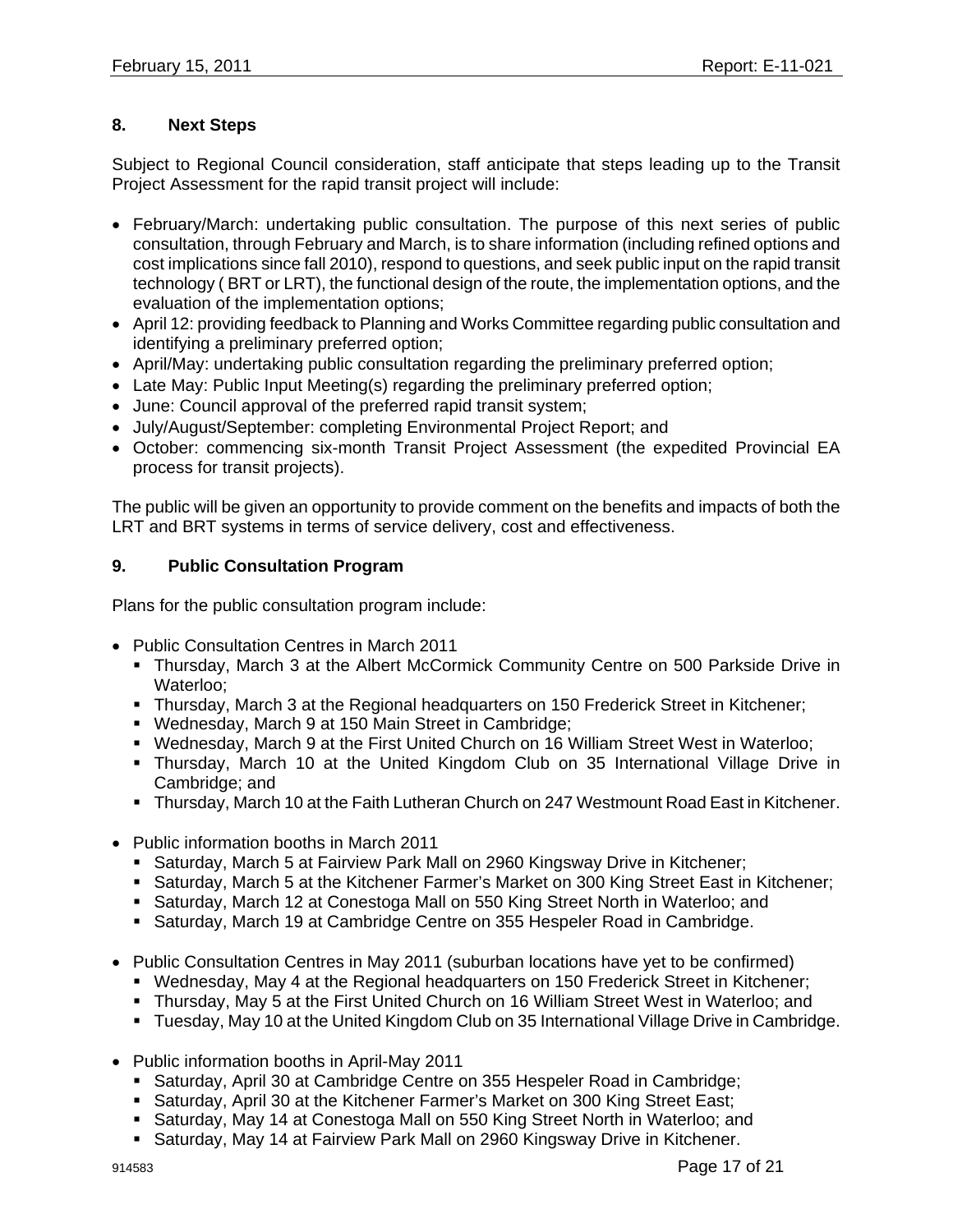- Updates to the rapid transit website;
- All-Council meeting on March 10;
- Speaking engagements;
- Displays;
- Newsletters mailed to all households in the Region and all businesses within the three Cities;
- Television and newspaper advertisements; and
- Emailed and mailed notices.

Staff will present comprehensive information on the rapid transit project at each public meeting, booth and event. The public will be able to submit their comments in person, by mail, by email, or through the website.

The public will have multiple opportunities to obtain information or to provide input to the rapid transit project. Staff will notify the public of these opportunities through television advertisements running for two weeks, through email or regular mail notices to the rapid transit contact list of nearly 3,000 addresses, through roadside signs and website updates, and through newspaper advertisements placed in seven different newspapers.

### **CORPORATE STRATEGIC PLAN:**

The report supports several objectives of Council's Strategic Focus. These include:

Focus Area 1: Environmental Sustainability: Protect and Enhance the Environment.

- Focus Area 2: Growth Management: Manage and shape growth to ensure a livable, healthy, thriving and sustainable Waterloo Region.
- Focus Area 5: Infrastructure: Provide high quality infrastructure and asset management to meet current needs and future growth.

#### **FINANCIAL IMPLICATIONS:**

A potential financing strategy for implementing the property tax increases is to implement the increases over a six-year period. Table 6 in Section 7.4 summarizes the potential property tax impacts of this strategy. Other financing strategies are possible and staff can develop alternative options for Council's consideration. Funding for the Rapid Transit system is proposed to be area rated to the cities of Cambridge, Kitchener and Waterloo in the same manner as current GRT costs.

There are also other potential capital funding sourses or future budget savings that could be used to mitigate the impact on property taxes of funding rapid transit. Staff continue to pursue the possiblity of legislative changes that would allow the Region to collect development charges for rapid transit. Over the 2012 to 2017 time period, the province will upload a total of \$8.4 million of annual costs from the Region. These savings could be directed to rapid transit to mitigate tax impacts. Some of the Region's debentures for Regional facilities will be maturing between 2012 and 2017. This would also create the option to direct these savings to rapid transit without increasing property tax rates.

#### **OTHER DEPARTMENT CONSULTATIONS/CONCURRENCE:**

The rapid transit Project Team includes representatives from Regional Council, the CAO's office, Communications, Community Planning, Finance, Legal, Public Health, Social Services, Transit Development, Transportation and Environmental Services, Transportation Planning and Transit Services.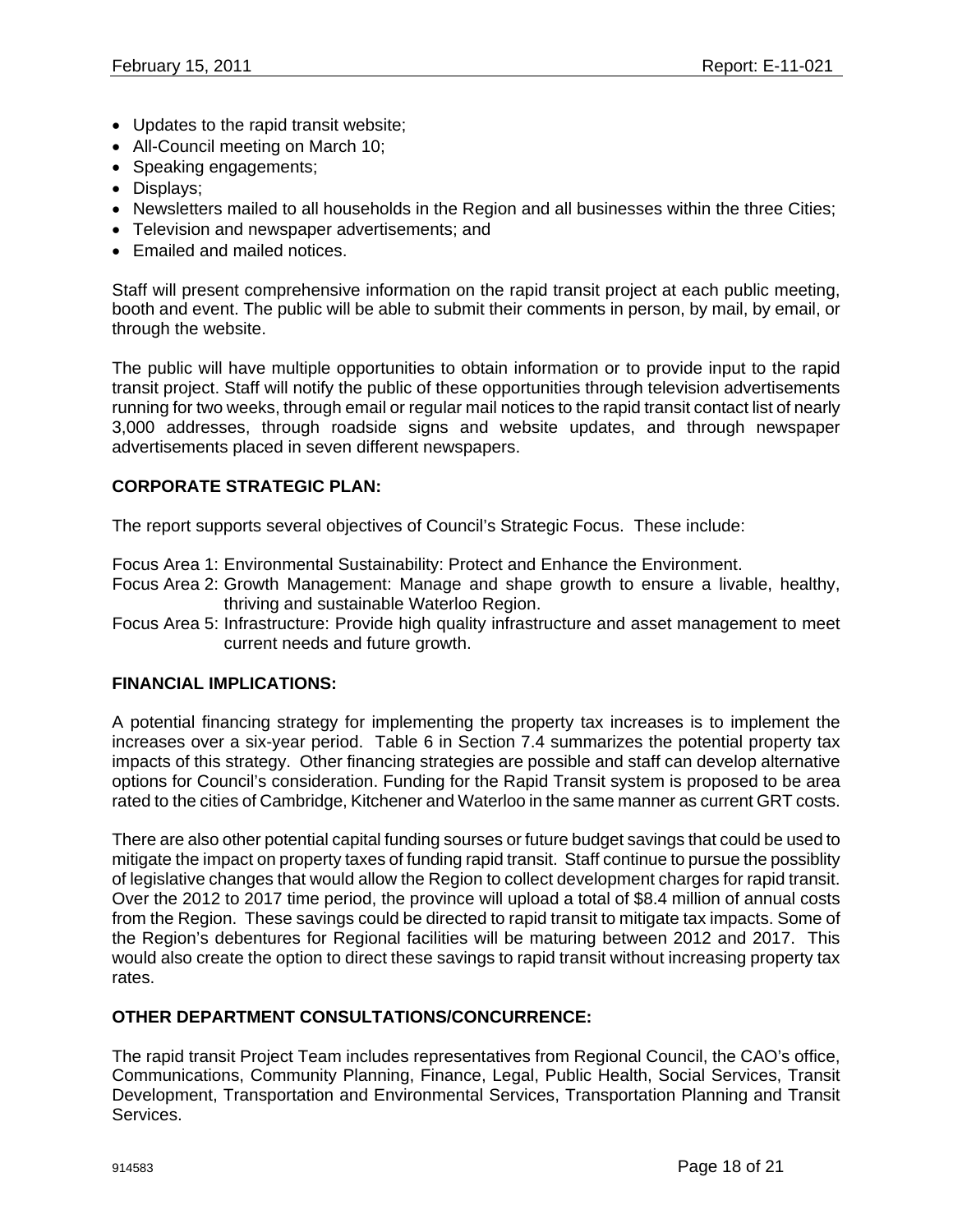## **ATTACHMENTS:**

Appendix A – Maps of BRT and LRT Routes Appendix B – Transit Network Supporting Rapid Transit

**PREPARED BY:** *Nancy Button*, Director, Rapid Transit

**APPROVED BY:** *Thomas Schmidt*, Commissioner, Transportation and Environmental Services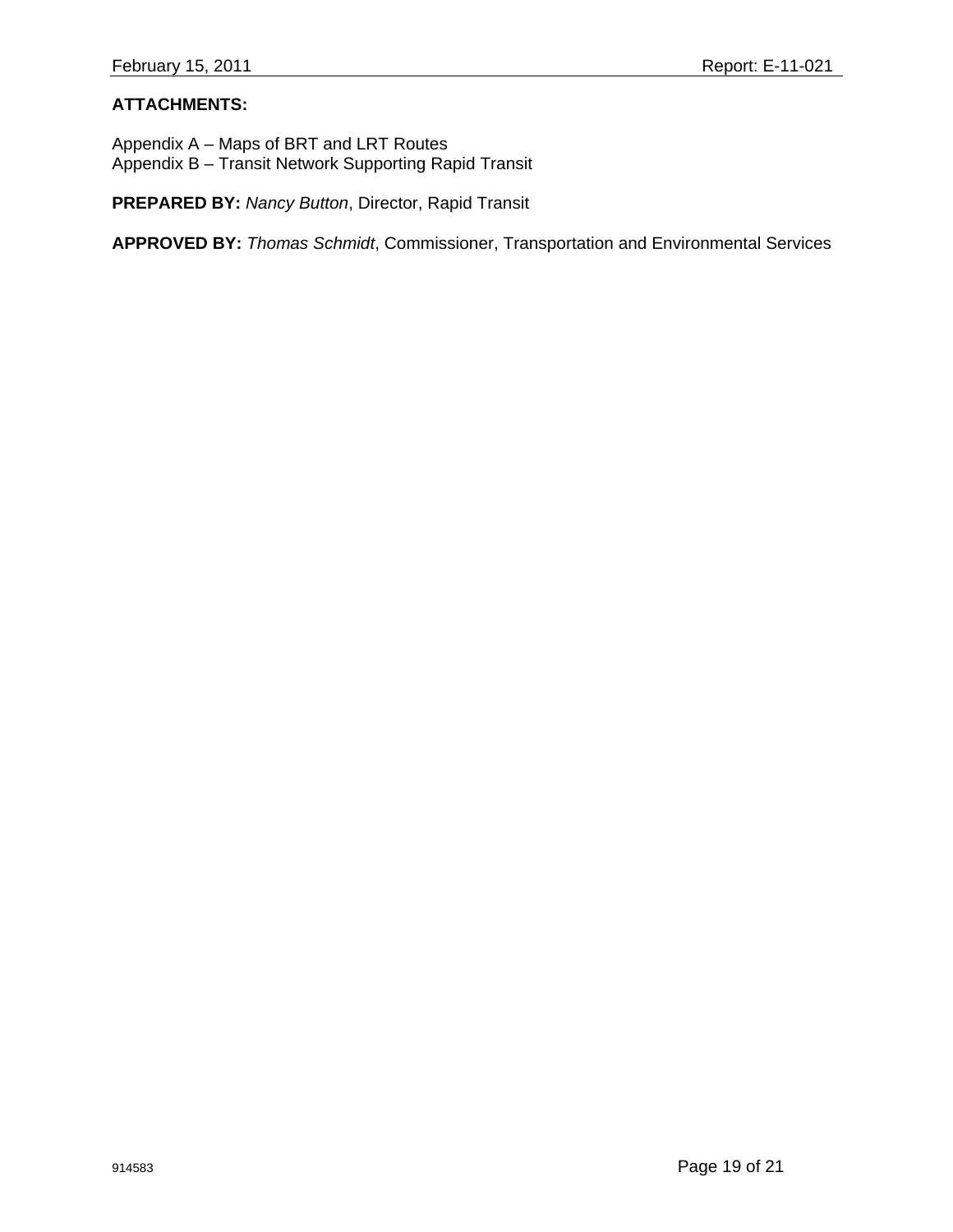**Appendix A Maps of BRT and LRT Routes**